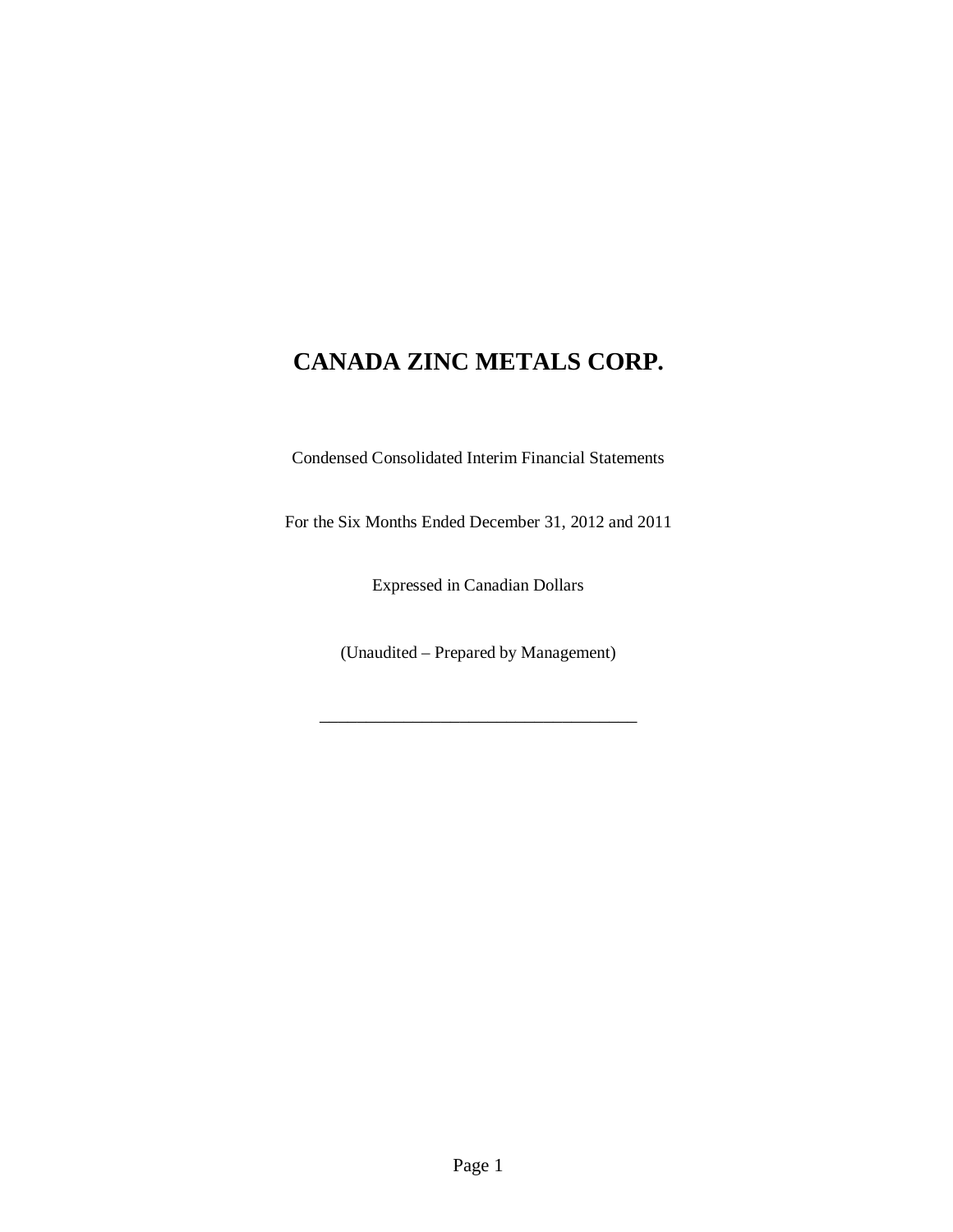| Index                                                                          | Page   |
|--------------------------------------------------------------------------------|--------|
|                                                                                |        |
|                                                                                |        |
|                                                                                |        |
|                                                                                |        |
|                                                                                |        |
|                                                                                |        |
| Notice of No Auditor Review                                                    | 3      |
|                                                                                |        |
| <b>Consolidated Interim Financial Statements</b>                               |        |
| Condensed Consolidated Interim Statements of Financial Position                | 4      |
| Condensed Consolidated Interim Statements of Changes in Equity                 | 5      |
| Condensed Consolidated Interim Statements of Operations and Comprehensive Loss | 6      |
| Condensed Consolidated Interim Statements of Cash Flows                        | 7      |
| Notes to Condenses Consolidated Interim Financial Statements                   | $8-30$ |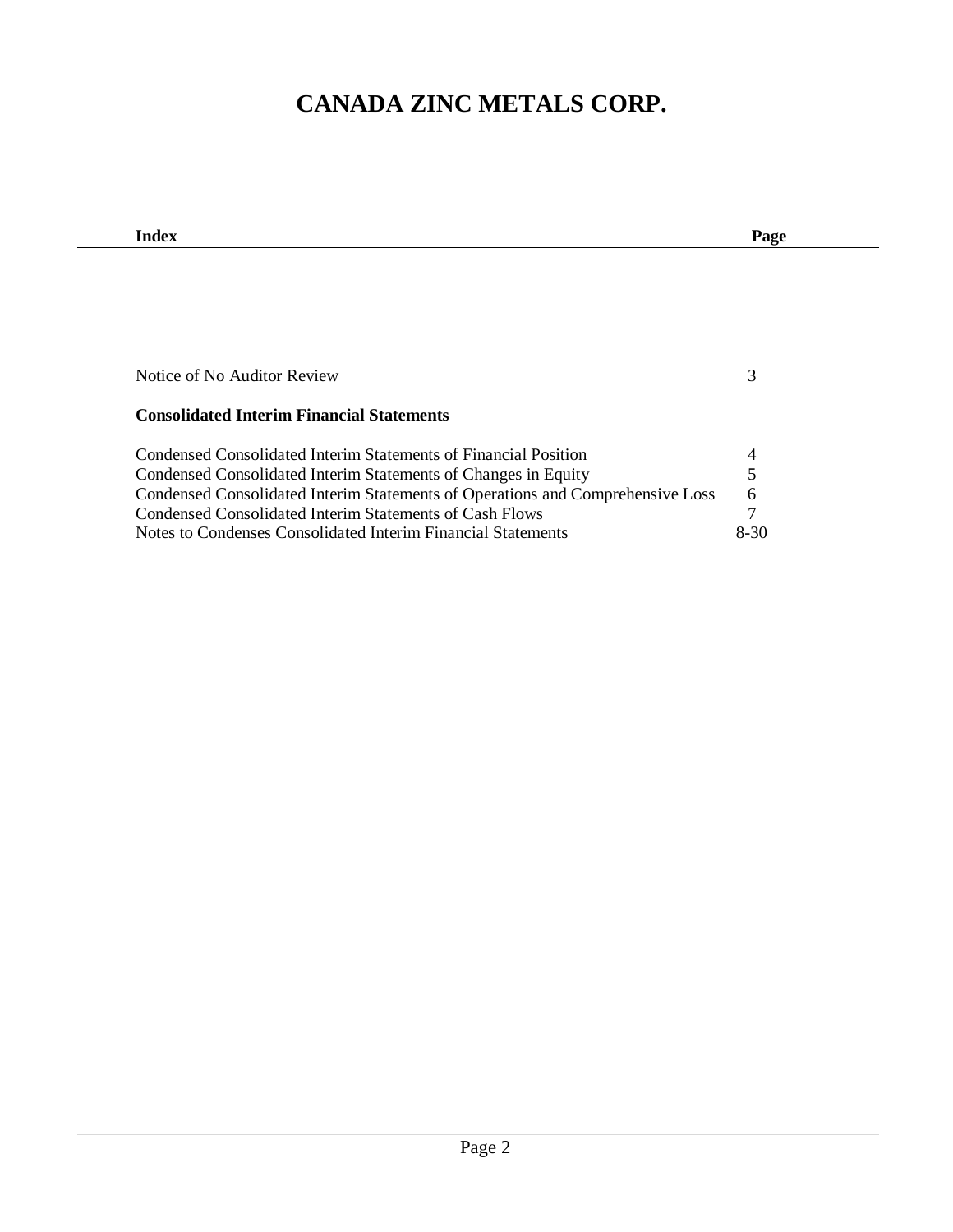## **NOTICE TO READER**

Under National Instrument 51-102, Part 4, subsection 4.3(3)(a), if an auditor has not performed a review of the condensed consolidated interim financial statements, they must be accompanied by a notice indicating that the financial statements have not been reviewed by an auditor.

The accompanying unaudited condensed consolidated interim financial statements of the Company have been prepared by management and approved by the Audit Committee and Board of Directors of the Company.

The Company's independent auditors have not performed a review of these condensed consolidated interim financial statements in accordance with the standards established by the Canadian Institute of Chartered Accountants for a review of interim financial statements by an entity's auditors.

February 27, 2013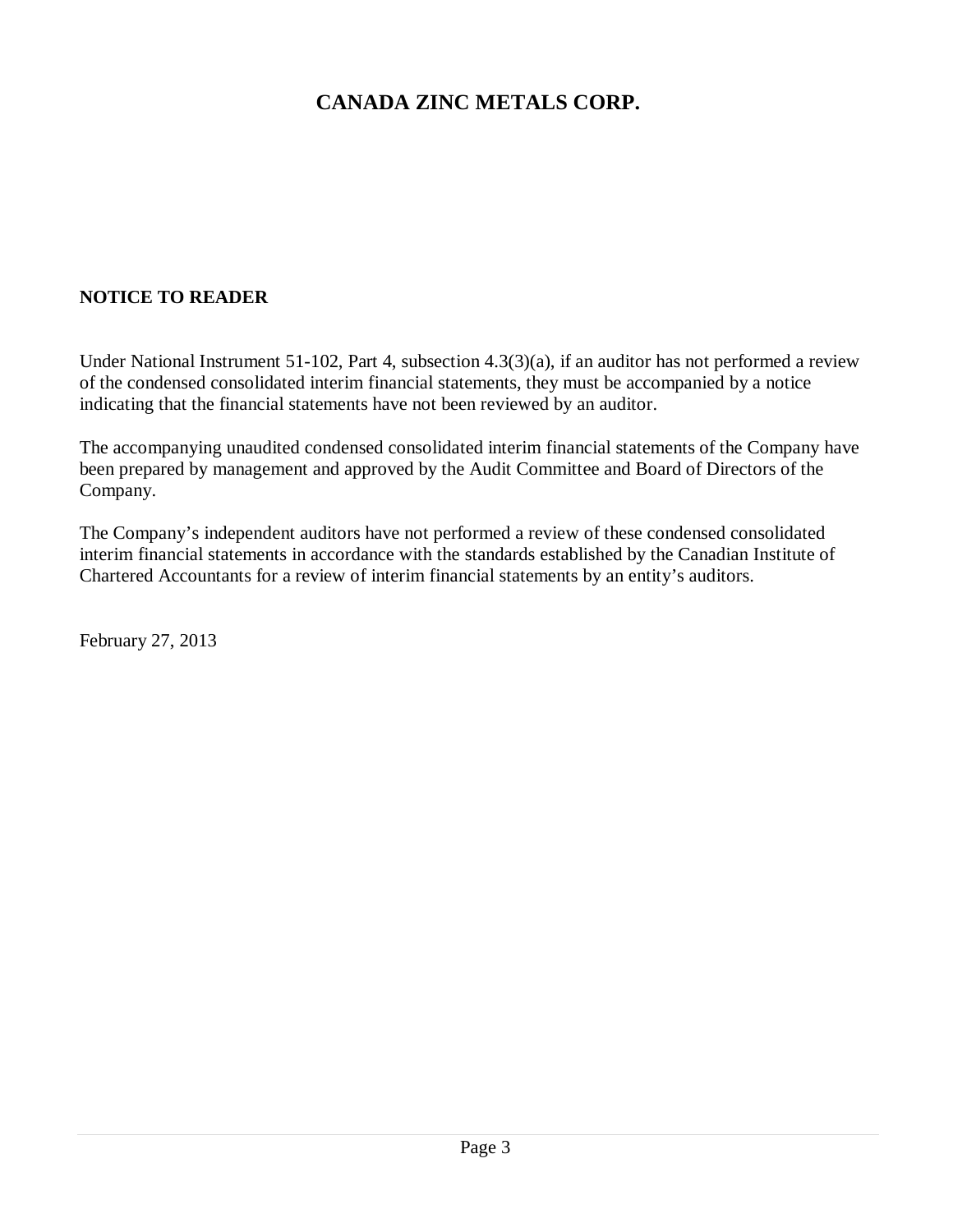Condensed Consolidated Interim Statements of Financial Position As at December 31, 2012, June 30, 2012 and July 1, 2011 (Expressed in Canadian Dollars - Unaudited)

|                                        | <b>Notes</b> | December 31,     | June 30, 2012    | July 1, 2011     |
|----------------------------------------|--------------|------------------|------------------|------------------|
|                                        |              | 2012             |                  |                  |
|                                        |              |                  | (Audited)        | (Audited)        |
| <b>Assets</b>                          |              |                  |                  |                  |
| Current assets                         |              |                  |                  |                  |
| Cash and cash equivalents              | 3            | 14,406,692<br>\$ | \$<br>13,905,702 | 15,501,154<br>\$ |
| Receivables                            | 4            | 192,767          | 123,368          | 477,600          |
| METC recoverable                       | 9            | 556,085          | 556,085          | 1,611,149        |
| Short-term investments                 |              |                  |                  | 4,609,000        |
| Prepaid expenses                       |              | 35,622           | 9,800            | 378,838          |
| Marketable securities                  | 5            | 1,339,840        | 1,253,950        | 557,260          |
|                                        |              | 16,531,006       | 15,848,905       | 23,135,001       |
|                                        |              |                  |                  |                  |
| Other assets                           | 6            | 312,664          | 312,656          | 309,000          |
| Equipment and leasehold improvements   | 8            | 406,411          | 297,408          | 194,994          |
| Long-term prepaid expenses             |              | 168,716          | 168,716          | 192,145          |
| Exploration and evaluation assets      | 9            | 62,641,039       | 61,643,910       | 57,696,017       |
|                                        |              | 80,059,836<br>\$ | \$<br>78,271,595 | 81,527,157<br>\$ |
| <b>Liabilities and Equity</b>          |              |                  |                  |                  |
| <b>Current liabilities</b>             |              |                  |                  |                  |
| Trade payables and accrued liabilities | 7            | \$<br>217,967    | \$<br>235,085    | 1,189,024<br>\$  |
| Due to related parties                 | 13           | 102,524          | 6,815            |                  |
| Flow-through premium liability         | 10           | 337,500          |                  | 127,305          |
|                                        |              | 657,991          | 241,900          | 1,316,329        |
| Deferred income tax liability          |              | 1,466,000        | 1,466,000        | 1,413,000        |
| Equity                                 |              |                  |                  |                  |
| Capital stock                          | 11           | 92,874,508       | 90,655,694       | 92,026,340       |
| Reserves                               | 11           | 11,704,395       | 11,599,747       | 11,150,900       |
| Deficit                                |              | (26, 333, 811)   | (25, 556, 729)   | (23,966,073)     |
| Accumulated other comprehensive loss   |              | (309, 247)       | (135, 017)       | (413, 339)       |
|                                        |              | 77,935,845       | 76,563,695       | 78,797,828       |
|                                        |              | \$<br>80,059,836 | 78,271,595<br>\$ | \$<br>81,527,157 |

#### **Nature and continuance of operations** (Note 1)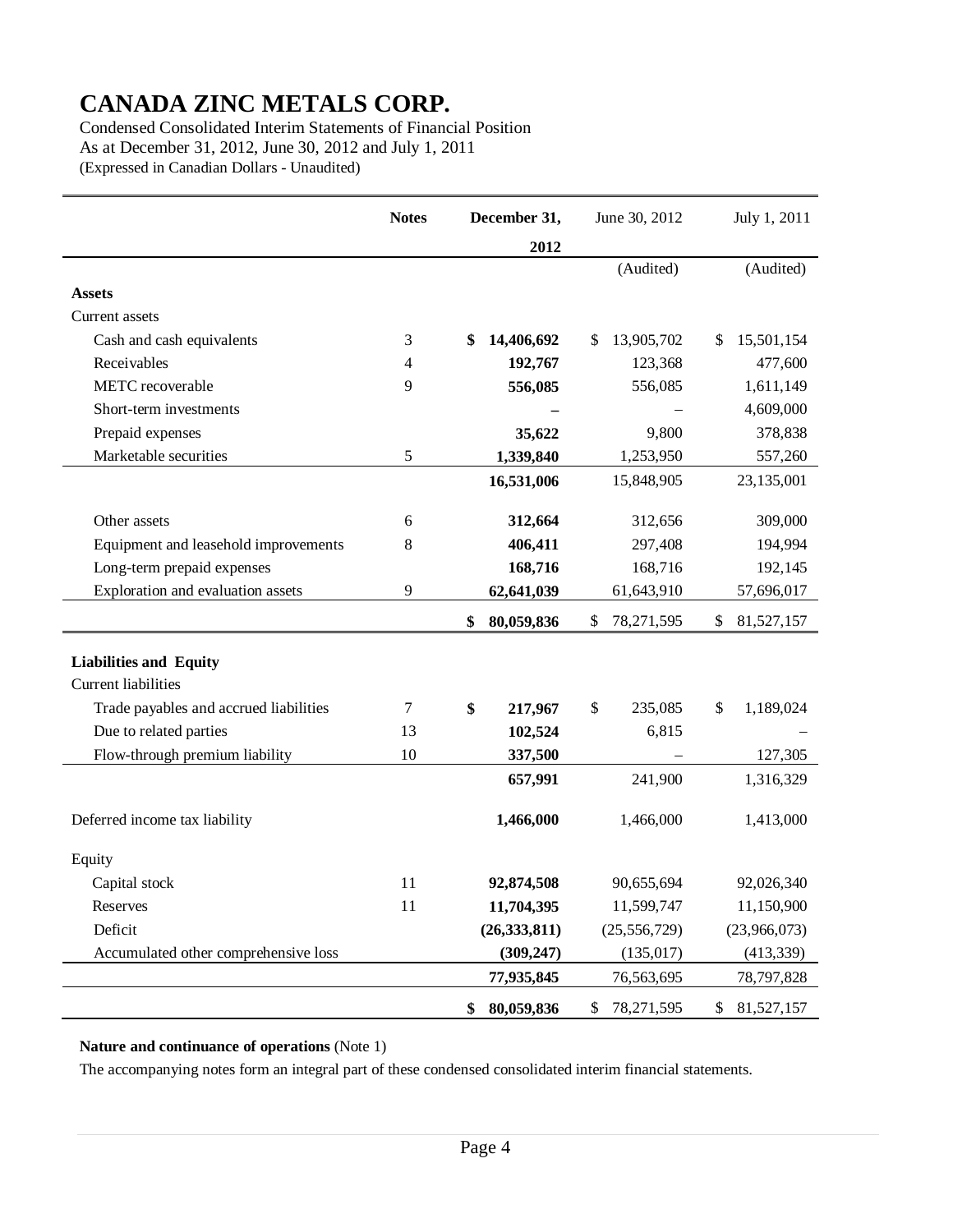Condensed Consolidated Interim Statements of Changes in Equity (Expressed in Canadian Dollars - Unaudited)

|                                    |                            |                              | Capital Stock            |                           |                          |                |                                                        |                           |
|------------------------------------|----------------------------|------------------------------|--------------------------|---------------------------|--------------------------|----------------|--------------------------------------------------------|---------------------------|
|                                    | Number of<br>common shares | Number of<br>treasury shares | Common shares<br>Amount  | Treasury shares<br>Amount | Reserves<br>(Note 11)    | Deficit        | Accumulated<br>other<br>comprehensive<br>income (loss) | <b>Total Equity</b>       |
| Balance, July 1, 2011              | 138,455,138                | (560,000)                    | 92,291,720<br>S          | (265, 380)<br>S.          | \$11,150,900             | (23,966,073)   | (413,339)<br>S                                         | 78,797,828<br>-\$         |
| Shares repurchased and cancelled   | (1,641,500)                | $\frac{1}{2}$                | (1, 115, 759)            | $\overline{\phantom{a}}$  | 342,229                  |                |                                                        | (773, 530)                |
| Treasury shares repurchased        |                            | (132,500)                    | $\overline{\phantom{m}}$ | (65,092)                  |                          |                |                                                        | (65,092)                  |
| Treasury shares cancelled          | (560,000)                  | 560,000                      | (379, 612)               | 265,380                   | 114,232                  |                |                                                        |                           |
| Share based compensation           |                            |                              |                          |                           | 108,923                  |                |                                                        | 108,923                   |
| Change in fair value of securities |                            |                              |                          |                           |                          |                | 293,932                                                | 293,932                   |
| Net loss for the period            |                            |                              |                          |                           |                          | (778, 025)     |                                                        | (778, 025)                |
| Balance, December 31, 2011         |                            |                              |                          |                           |                          |                |                                                        |                           |
| (Restated, Note 16)                | 136,253,638                | (132,500)                    | 90,796,349               | (65,092)                  | 11,716,284               | (24,744,098)   | (119, 407)                                             | 77,584,036                |
| Exercise of options                | 110,000                    |                              | 173,490                  | $\overline{\phantom{m}}$  | (145,990)                |                |                                                        | 27,500                    |
| Treasury shares repurchased        |                            | (534,000)                    |                          | (249, 053)                |                          |                |                                                        | (249, 053)                |
| Share based compensation           |                            |                              |                          |                           | 29,453                   |                |                                                        | 29,453                    |
| Change in fair value of securities |                            |                              |                          |                           |                          |                | (15,610)                                               | (15,610)                  |
| Net loss for the period            |                            |                              |                          |                           |                          | (812, 631)     |                                                        | (812, 631)                |
| <b>Balance, June 30, 2012</b>      | 136,363,638                | (666,500)                    | 90,969,839               | (314, 145)                | 11,599,747               | (25, 556, 729) | (135, 017)                                             | 76,563,695                |
| Flow-through private placement     | 7,500,000                  |                              | 3,000,000                | $\overline{\phantom{m}}$  |                          |                |                                                        | 3,000,000                 |
| Flow-through premium liability     |                            |                              | (337,500)                | $\overline{\phantom{m}}$  |                          |                |                                                        | (337,500)                 |
| Share issuance costs               |                            |                              | (136, 350)               | $\overline{\phantom{m}}$  |                          |                |                                                        | (136, 350)                |
| Exercise of options                | 150,000                    |                              | 185,623                  |                           | (148, 123)               |                |                                                        | 37,500                    |
| Shares repurchased and cancelled   | (355,000)                  |                              | (237, 176)               |                           | 105,213                  |                |                                                        | (131,963)                 |
| Treasury shares cancelled          | (666, 500)                 | 666,500                      | (432, 354)               | 314,145                   | 118,209                  |                |                                                        |                           |
| Treasury shares repurchased        |                            | (375,500)                    | $\qquad \qquad -$        | (137,574)                 | $\overline{\phantom{0}}$ |                |                                                        | (137, 574)                |
| Share based compensation           |                            |                              |                          |                           | 29,349                   |                |                                                        | 29,349                    |
| Change in fair value of securities |                            |                              |                          |                           |                          |                | (174, 230)                                             | (174, 230)                |
| Net loss for the period            | $\overline{\phantom{m}}$   |                              | $\equiv$                 | $\sim$                    | $\overline{\phantom{0}}$ | (777,082)      | $\overline{\phantom{0}}$                               | (777,082)                 |
| Balance, December 31, 2012         | 142,992,138                | (375,500)                    | 93,012,082<br>S          | (137, 574)<br>\$          | \$11,704,395             | (26, 333, 811) | -\$                                                    | $(309,247)$ \$ 77,935,845 |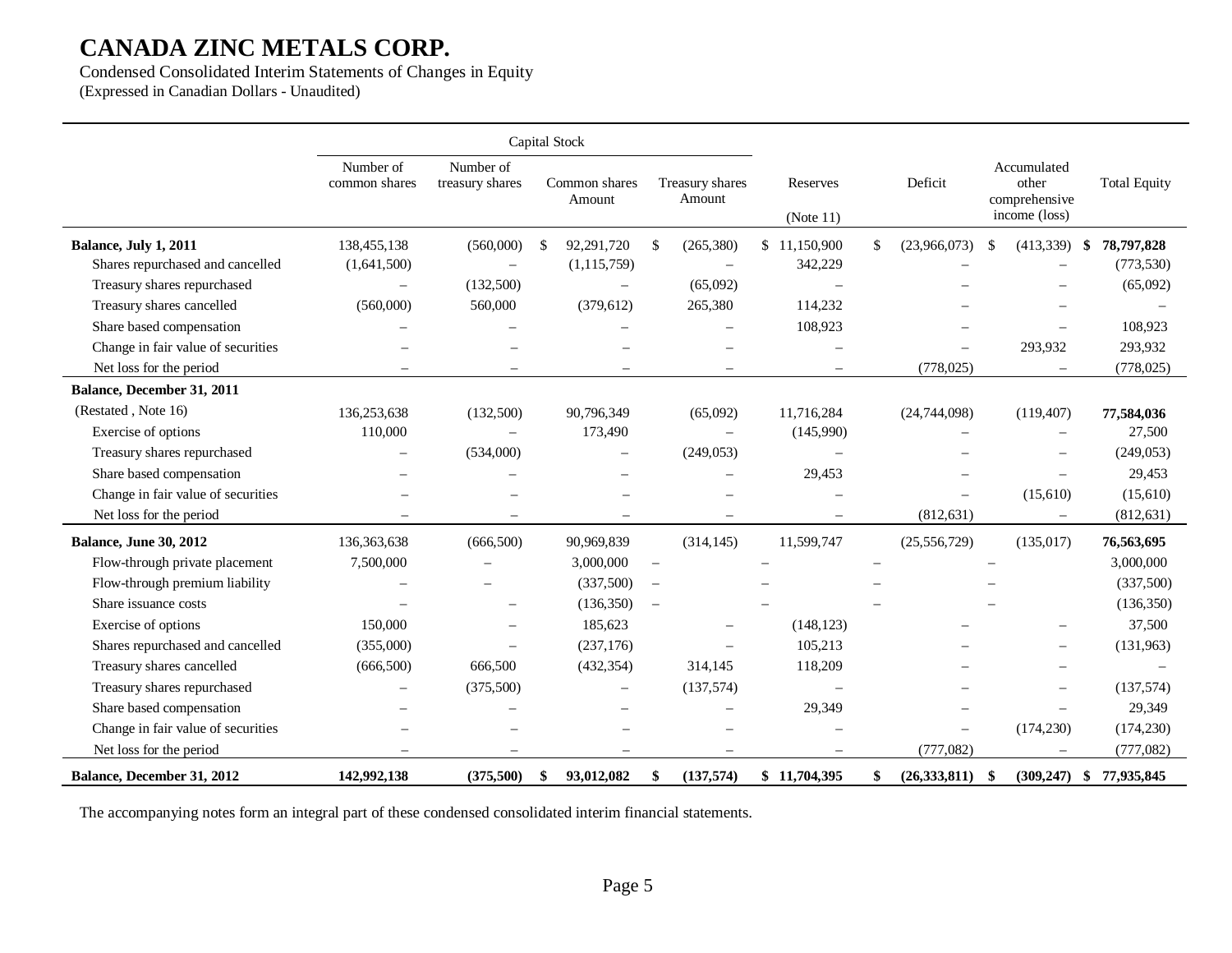Consolidated Statements of Operations and Comprehensive Loss

(Expressed in Canadian Dollars - Unaudited)

|                                                                 |             | Three months ended |             | Six months ended |             |                  |                     |
|-----------------------------------------------------------------|-------------|--------------------|-------------|------------------|-------------|------------------|---------------------|
|                                                                 |             | December 31,       |             |                  |             |                  | December 31,        |
|                                                                 | <b>Note</b> |                    | 2012        |                  | 2011        | 2012             | 2011                |
| <b>ADMINISTRATION EXPENSES</b>                                  |             |                    |             |                  |             |                  | Restated<br>Note 16 |
| Administration                                                  | 13          | \$                 | 15,000      | \$               | 15,000      | \$<br>30,000     | 30,000<br>\$        |
| Bank charges and interest                                       |             |                    | 330         |                  | 2,204       | 1,598            | 2,959               |
| <b>Bonuses</b>                                                  | 13          |                    | 63,000      |                  | 2,500       | 63,000           | 2,500               |
| Consulting                                                      |             |                    | 39,750      |                  | 56,250      | 96,000           | 112,500             |
| Depreciation                                                    | 8           |                    | 1,406       |                  | 1,034       | 2,666            | 2,070               |
| Directors' fees                                                 | 13          |                    | 12,500      |                  | 12,500      | 25,000           | 25,000              |
| <b>Investor Relations</b>                                       |             |                    | 17,841      |                  | 96,059      | 57,221           | 104,699             |
| Management fees                                                 | 13          |                    | 73,500      |                  | 73,500      | 147,000          | 147,000             |
| Office and miscellaneous                                        |             |                    | 6,269       |                  | 9,945       | 35,573           | 31,170              |
| Professional fees                                               |             |                    |             |                  | 29,330      | 17,448           | 34,330              |
| Regulatory fees                                                 |             |                    | 2,495       |                  | 2,495       | 4,995            | 4,995               |
| Rent                                                            |             |                    | 15,000      |                  | 15,000      | 30,000           | 30,000              |
| Share based compensation                                        | 11          |                    | 12,730      |                  | 49,237      | 29,349           | 108,923             |
| Transfer agent fees                                             |             |                    | 1,464       |                  | 1,391       | 2,699            | 2,787               |
| Travel and promotion                                            |             |                    | 101,797     |                  | 90,003      | 125,800          | 120,353             |
| Wages and benefits                                              |             |                    | 100,149     |                  | 105,586     | 205,377          | 199,621             |
| Loss before other items                                         |             |                    | (463, 231)  |                  | (562, 034)  | (873, 726)       | (958, 907)          |
| <b>OTHER ITEMS</b>                                              |             |                    |             |                  |             |                  |                     |
| Interest and other income                                       |             |                    | 46,710      |                  | 72,030      | 94,699           | 140,084             |
| Gain (loss) on sale of marketable<br>securities                 |             |                    | 3,937       |                  | (12,780)    | 1,945            | (86, 507)           |
|                                                                 |             |                    | 50,647      |                  | 59,250      | 96,644           | 53,577              |
| Loss before income taxes                                        |             |                    | (412, 584)  |                  | (502, 784)  | (777,082)        | (905, 330)          |
| Deferred income tax recovery                                    | 10          |                    |             |                  |             |                  | 127,305             |
| Loss before comprehensive loss                                  |             |                    | (412, 584)  |                  | (502, 784)  | (777, 082)       | (778, 025)          |
| Adjustment for change in fair value<br>of marketable securities |             |                    | (250, 602)  |                  | 384,372     | (174, 230)       | 293,932             |
| Comprehensive loss for the period                               |             | \$                 | (663, 186)  | \$               | (118, 412)  | \$<br>(951, 312) | \$<br>(484,093)     |
| Basic and diluted loss per share                                |             | \$                 | (0.003)     | \$               | (0.004)     | \$<br>(0.006)    | \$<br>(0.006)       |
| Weighted average number of shares<br>outstanding<br>m.          |             |                    | 138,019,312 |                  | 136,661,741 | 136,830,431      | 137, 197, 752       |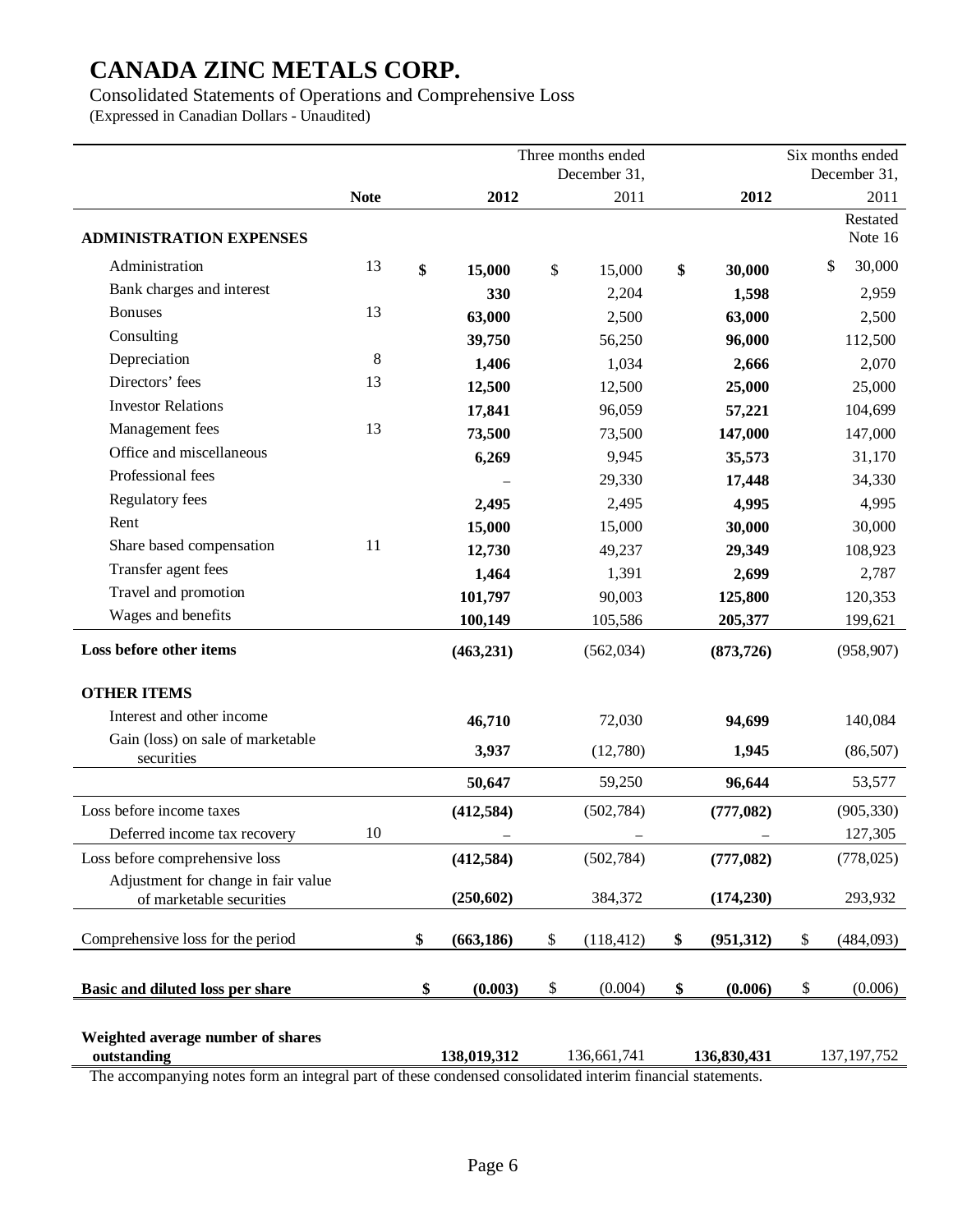Condensed Consolidated Interim Statements of Cash Flows

(Expressed in Canadian Dollars - Unaudited)

|                                                                                        |                   | Three months ended |                 | Six months ended |
|----------------------------------------------------------------------------------------|-------------------|--------------------|-----------------|------------------|
|                                                                                        |                   | December 31,       |                 | December 31,     |
|                                                                                        | 2012              | 2011               | 2012            | 2011             |
|                                                                                        |                   |                    |                 | Restated         |
| <b>CASH FLOWS FROM OPERATING ACTIVITIES</b>                                            |                   |                    |                 | Note 16          |
| Loss for the period before comprehensive income or<br>loss                             | (412, 584)<br>\$  | (502, 784)<br>S.   | (777,082)<br>\$ | (778, 025)<br>\$ |
| Items not affecting cash:                                                              |                   |                    |                 |                  |
| Depreciation<br>Stock-based compensation                                               | 1,406             | 1,034<br>49,237    | 2,666<br>29,349 | 2,070<br>108,923 |
| Loss (gain) on sale of marketable securities                                           | 12,730<br>(3,937) | 12,780             | (1,945)         | 86,507           |
| Deferred income tax recovery                                                           |                   |                    |                 | (127, 305)       |
|                                                                                        |                   |                    |                 |                  |
| Changes in non-cash working capital items:                                             |                   |                    |                 |                  |
| (Increase) decrease in receivables                                                     | 38,672            | 141,797            | (69, 399)       | 38,536           |
| METC recovered                                                                         |                   | 1,611,149          |                 | 1,611,149        |
| (Increase) decrease in prepaid expenses<br>Increase (decrease) in accounts payable and | (28, 339)         | 54,683             | (25, 822)       | 364,451          |
| accrued liabilities                                                                    | 2,299             | 16,528             | (7, 728)        | (225, 555)       |
| Increase (decrease) in due to/from related parties                                     | 87,066            | 20,441             | 95,709          | 20,441           |
|                                                                                        |                   |                    |                 |                  |
| Cash provided by (used in) operating activities                                        | (302, 687)        | 1,404,865          | (754, 252)      | 1,101,192        |
| CASH FLOWS FROM INVESTING ACTIVITIES                                                   |                   |                    |                 |                  |
| Equipment and leasehold improvements                                                   | (6,951)           | (142, 319)         | (139, 528)      | (146, 935)       |
| Marketable securities costs                                                            | (170, 342)        | (1,559,445)        | (258, 175)      | (1,580,632)      |
| Other assets                                                                           |                   |                    | (8)             | (3,649)          |
| Resource property costs                                                                | (357,749)         | (1,595,515)        | (978, 660)      | (4,297,729)      |
| Cash used in investing activities                                                      | (535, 042)        | (3,297,279)        | (1,376,371)     | (6,028,945)      |
| <b>CASH FLOWS FROM FINANCING ACTIVITIES</b>                                            |                   |                    |                 |                  |
| Issuance of common shares, net                                                         | 2,863,650         |                    | 2,901,150       |                  |
| Common shares repurchased                                                              | (137, 574)        | (621, 712)         | (269, 537)      | (838, 623)       |
| Cash provided by (used in) financing activities                                        | 2,726,076         | (621, 712)         | 2,631,613       | (838, 623)       |
| Change in cash and cash equivalents during the<br>period                               | 1,888,347         | (2,514,126)        | 500,990         | (5,766,376)      |
| Cash and cash equivalents, beginning of period                                         | 12,518,345        | 12,248,904         | 13,905,702      | 15,501,154       |
| Cash and cash equivalents, end of period                                               | \$14,406,692      | \$9,734,778        | \$14,406,692    | \$9,734,778      |

Supplemental disclosure with respect to cash flows (Note 12)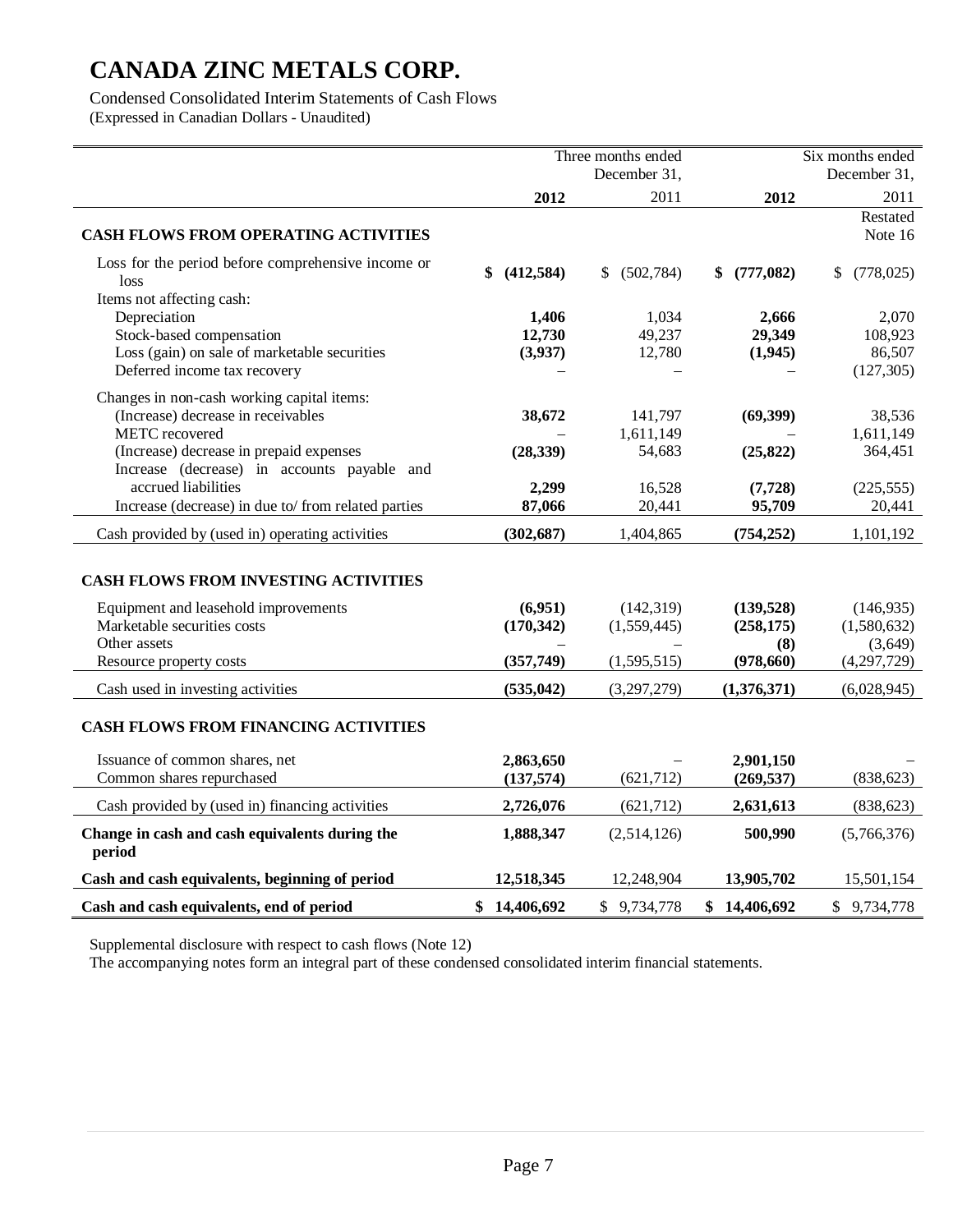Notes to Condensed Consolidated Interim Financial Statements For the six months ended December 31, 2012 and 2011 (Expressed in Canadian Dollars, unless otherwise stated) (Unaudited, prepared by management)

### **1. NATURE AND CONTINUANCE OF OPERATIONS**

Canada Zinc Metals Corp. (the "Company") is incorporated under the laws of the Province of British Columbia. The Company operates in one business segment, that being the exploration and evaluation of resource properties in Canada, and has not yet determined whether these properties contain ore reserves that are economically recoverable. The recoverability of the amounts shown for exploration and evaluation assets is dependent upon the existence of economically recoverable reserves, the ability of the Company to obtain necessary financing to complete their development, and upon future profitable production.

The Company's head office and principal address is Suite 2050-1055 West Georgia Street, PO Box 11121, Royal Centre, Vancouver, BC V6E 3P3. The registered and records office is Suite 700-595 Burrard St., PO Box 49290, Vancouver, BC V7X 1S8.

These consolidated financial statements have been prepared on a going concern basis, which presumes that the Company will be able to realize its assets and discharge its liabilities in the normal course of business for the foreseeable future. The Company has incurred losses since its inception and the ability of the Company to continue as a going-concern depends upon its ability to raise adequate financing and to commence profitable operations in the future.

While the Company has been successful in obtaining its required financing in the past, mainly through the issuance of equity capital, there is no assurance that such financing will be available or be available on favorable terms. An inability to raise additional financing may impact the future assessment of the Company as a going concern. The consolidated financial statements do not include adjustments to amounts and classifications of assets and liabilities that might be necessary should the Company be unable to continue operations.

At December 31, 2012, the Company has a positive working capital position of \$16,210,514. Management believes the Company has sufficient working capital to maintain its operations and its activities for the next fiscal year.

### **2. SIGNIFICANT ACCOUNTING POLICIES AND BASIS OF PREPARATION**

These financial statements were authorized for issue on February 27, 2013 by the directors of the Company.

#### *Statement of compliance*

These condensed consolidated interim financial statements have been prepared in accordance with International Accounting Standard 34, Interim Financial Reporting ("IAS 34") using accounting policies consistent with International Financial Reporting Standards ("IFRS") as issued by the International Accounting Standards Board ("IASB").

These condensed interim financial statements do not include all of the information required of a full annual financial report and is intended to provide users with an update in relation to events and transactions that are significant to an understanding of the changes in financial position and performance of the Company since the end of the last annual reporting period.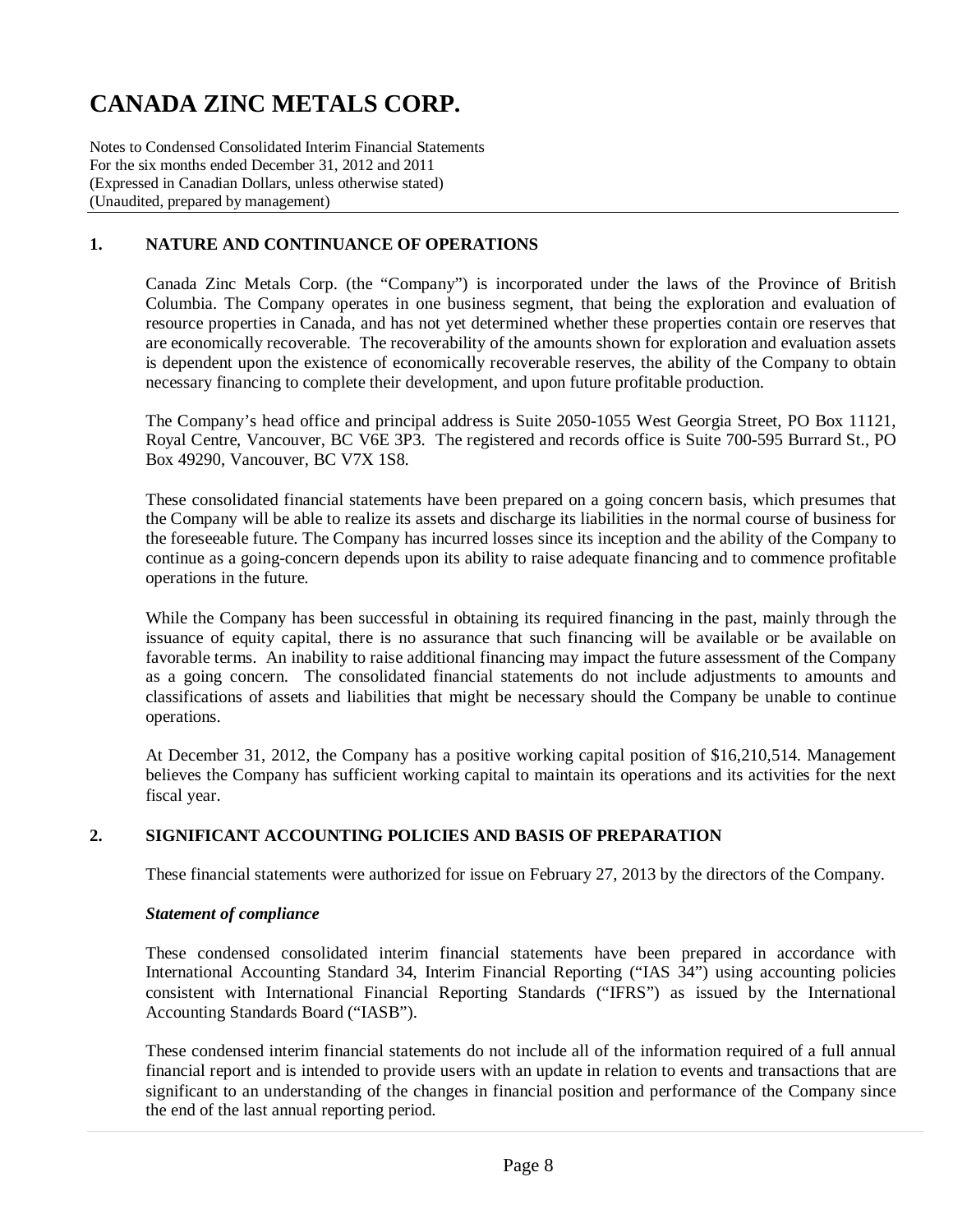Notes to Condensed Consolidated Interim Financial Statements For the six months ended December 31, 2012 and 2011 (Expressed in Canadian Dollars, unless otherwise stated) (Unaudited, prepared by management)

### **2. SIGNIFICANT ACCOUNTING POLICIES AND BASIS OF PREPARATION (cont'd)**

#### *Statement of compliance (cont'd)*

It is therefore recommended that these condensed interim financial statements be read in conjunction with the Company's audited consolidated financial statements for the year ended June 30, 2012.

#### *Basis of Preparation*

These condensed consolidated interim financial statements of the Company have been prepared on an accrual basis except for certain cash flow information and are based on historical costs, except for certain financial instruments classified as financial instruments at fair value through profit and loss or available-for-sale which are stated at their fair value. The consolidated interim financial statements are presented in Canadian dollars unless otherwise noted, which is also the functional currency of the Company and its subsidiary.

The accounting policies chosen by the Company have been applied consistently to all periods presented.

#### *Principles of consolidation*

These condensed consolidated interim financial statements include amounts of the Company and its wholly owned subsidiary Ecstall Mining Corp. ("Ecstall"), a company incorporated under the laws of the Province of British Columbia and engaged in the exploration and evaluation of resource properties.

Subsidiaries are corporations in which the Company is able to control the financial operating, investing and financing activities and policies, which is the authority usually connected with holding majority voting rights. The consolidated financial statements include the accounts of the Company and its controlled entity from the date on which control was acquired. Ecstall uses the same reporting period and the same accounting policies as the Company.

All inter-entity balances and transactions, including unrealized profits and losses arising from inter-company transactions, have been eliminated in full on consolidation.

#### *Significant accounting judgements, estimates and assumptions*

The preparation of interim financial statements in conformity with IAS 34 requires management to make judgments, estimates and assumptions that affect the reported amount of assets and liabilities and the disclosure of contingent liabilities at the date of the financial statements and the reported amount of expenses during the reporting period.

Estimates and assumptions are continuously evaluated and are based on management's experience and other factors, including expectations of future events that are believed to be reasonable under the circumstances. However, actual outcomes can differ from these estimates.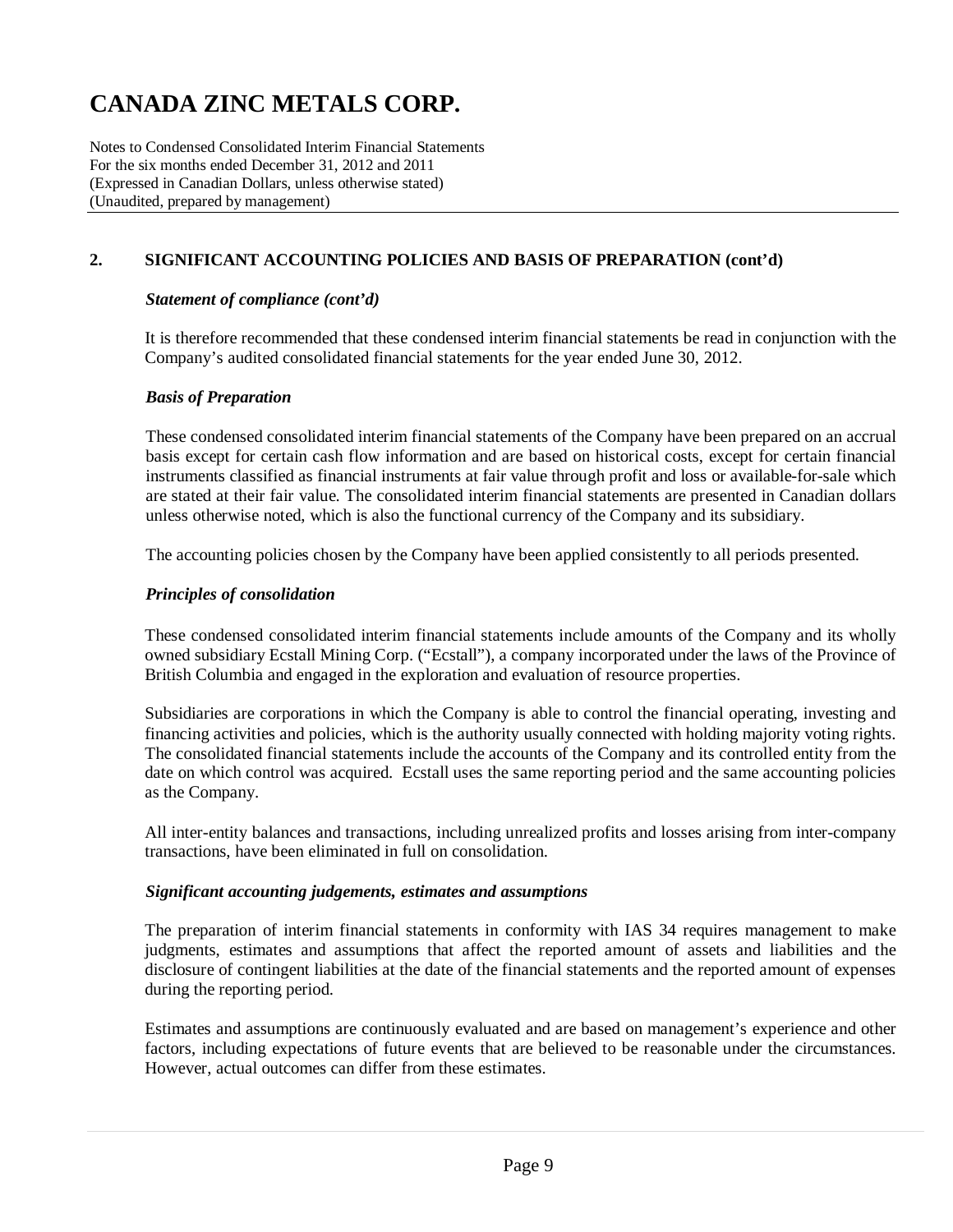Notes to Condensed Consolidated Interim Financial Statements For the six months ended December 31, 2012 and 2011 (Expressed in Canadian Dollars, unless otherwise stated) (Unaudited, prepared by management)

### **2. SIGNIFICANT ACCOUNTING POLICIES AND BASIS OF PREPARATION (cont'd)**

#### *Significant accounting judgements, estimates and assumptions (cont'd)*

#### **Critical Judgments**

The preparation of the consolidated financial statements requires management to make judgments regarding the going concern of the Company as discussed in Note 1.

#### **Key Sources of Estimation Uncertainty**

Because a precise determination of many assets and liabilities is dependent upon future events, the preparation of financial statements in conformity with IFRS requires management to make estimates and assumptions that affect the reported amounts of assets and liabilities and the disclosure of assets and liabilities at the date of the consolidated financial statements and the reported amounts of expenses during the reporting periods. Actual results could differ from those estimates and such differences could be significant. Significant estimates made by management affecting our consolidated financial statements include:

#### *Share based payments*

We measure our share based payment expense by reference to the fair value of the stock options at the date at which they are granted. Estimating fair value for granted stock options requires determining the most appropriate valuation model which is dependent on the terms and conditions of the grant. This estimate also requires determining the most appropriate inputs to the valuation model including the expected life of the option, volatility, dividend yield, and rate of forfeitures and making assumption about them. The value of the share based payment expense for the period along with the assumptions and model used for estimating fair value for share-based compensation transactions are disclosed in Note 11.

#### *Financial Instruments*

The fair values of financial instruments are estimated based upon market and third party inputs. These estimates are subject to change with fluctuations in commodity prices, interest rates, foreign currency exchange rates and estimates of non-performance risk.

#### *Deferred tax Assets & Liabilities*

The measurement of deferred income tax provision is subject to uncertainty associated with the timing of future events and changes in legislation, tax rates and interpretations by tax authorities.

#### *Useful Life of Equipment and Leasehold improvements*

Each significant component of an item of Equipment and Leasehold improvements is depreciated over its estimated useful life. Estimated useful lives are determined based on current facts and past experience, and take into consideration the anticipated physical life of the asset, existing long-term sales agreements and contracts, current and forecasted demand, the potential for technological obsolescence, and regulations.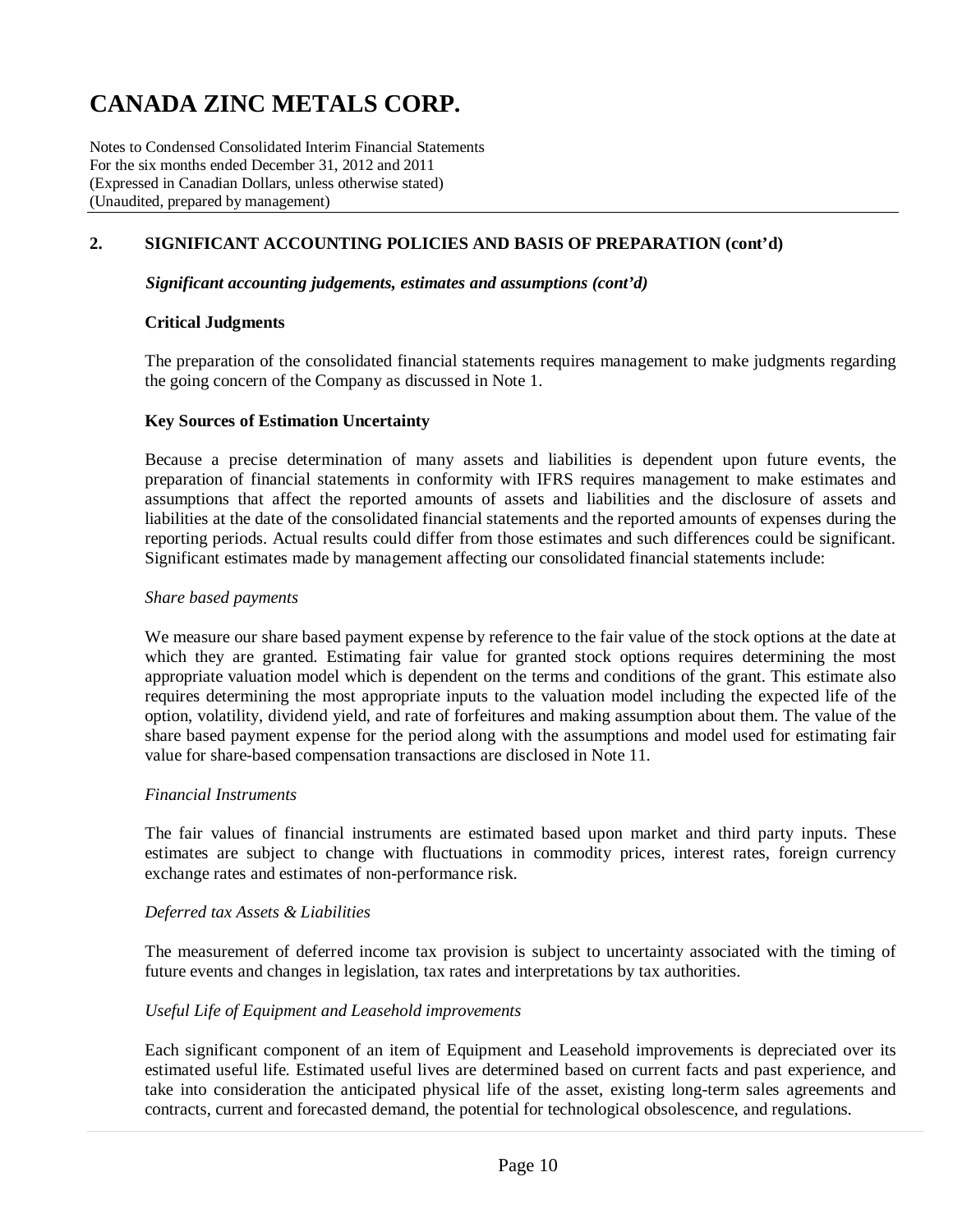Notes to Condensed Consolidated Interim Financial Statements For the six months ended December 31, 2012 and 2011 (Expressed in Canadian Dollars, unless otherwise stated) (Unaudited, prepared by management)

### **2. SIGNIFICANT ACCOUNTING POLICIES AND BASIS OF PREPARATION (cont'd)**

#### *New standards and interpretations*

The standards and interpretations within IFRS are subject to change and accordingly, the accounting policies that are relevant to these interim financial statements will be finalized when the annual IFRS financial statements are prepared for the year ending June 30, 2013.

At the date of authorization of these financial statements, the following Standards were effective:

| <b>Standards</b> | Description of Changes                                                                                                                                                                            | <b>Effective Date</b>                                               |
|------------------|---------------------------------------------------------------------------------------------------------------------------------------------------------------------------------------------------|---------------------------------------------------------------------|
| <b>IAS 12</b>    | Deferred Tax: Recovery of Underlying Assets - The amendment<br>concerned the determination of deferred tax on investment<br>property measured at fair value.                                      | Effective for annual periods<br>beginning on or after July 1, 2012. |
| <b>IAS 27</b>    | Separate Financial Statements-Accounting and disclosure<br>requirements for investments in subsidiaries, joint ventures, and<br>associates when an entity prepares separate financial statements. | Effective for annual periods<br>beginning on or after July 1, 2012. |

The adoption of the above standards and amendments are not expected to have a significant impact on the accounting policies applied.

In addition, the following Standards were issued but not yet effective at the date of authorization of these financial statements:

| <b>Standards</b> | Description of Changes                                                                                                                                                                                                                   | <b>Effective Date</b>                                                     |
|------------------|------------------------------------------------------------------------------------------------------------------------------------------------------------------------------------------------------------------------------------------|---------------------------------------------------------------------------|
| IFRS 9           | <i>Financial Instruments</i> – New Standards that is part of a three<br>phase project to replace IAS 39 Financial Instruments:<br>Recognition and Measurement.                                                                           | Effective for annual periods<br>beginning on or after January 1,<br>2015. |
| <b>IFRS 10</b>   | <i>Consolidated Financial Statements-</i> Establishes principles for the<br>presentation and preparation of consolidated financial statements<br>when an entity controls one of more other entities.                                     | Effective for annual periods<br>beginning on or after January 1,<br>2013. |
| <b>IFRS 11</b>   | <i>Joint Arrangements-Provides for a more realistic reflection of</i><br>joint arrangements by focusing on the rights and obligations of the<br>arrangements, rather than its legal form.                                                | Effective for annual periods<br>beginning on or after January 1,<br>2013. |
| IFRS 12          | Disclosure of Interests in Other Entities- New Standard on<br>disclosure requirements for all forms of interests in other entities,<br>including subsidiaries, joint arrangements, associates and<br>unconsolidated structured entities. | Effective for annual periods<br>beginning on or after January 1,<br>2013. |
| IFRS 13          | Fair Value Measurement – New Standard to provide consistency<br>among the IFRS that deal with fair value measurements.                                                                                                                   | Effective for annual periods<br>beginning on or after January 1,<br>2013. |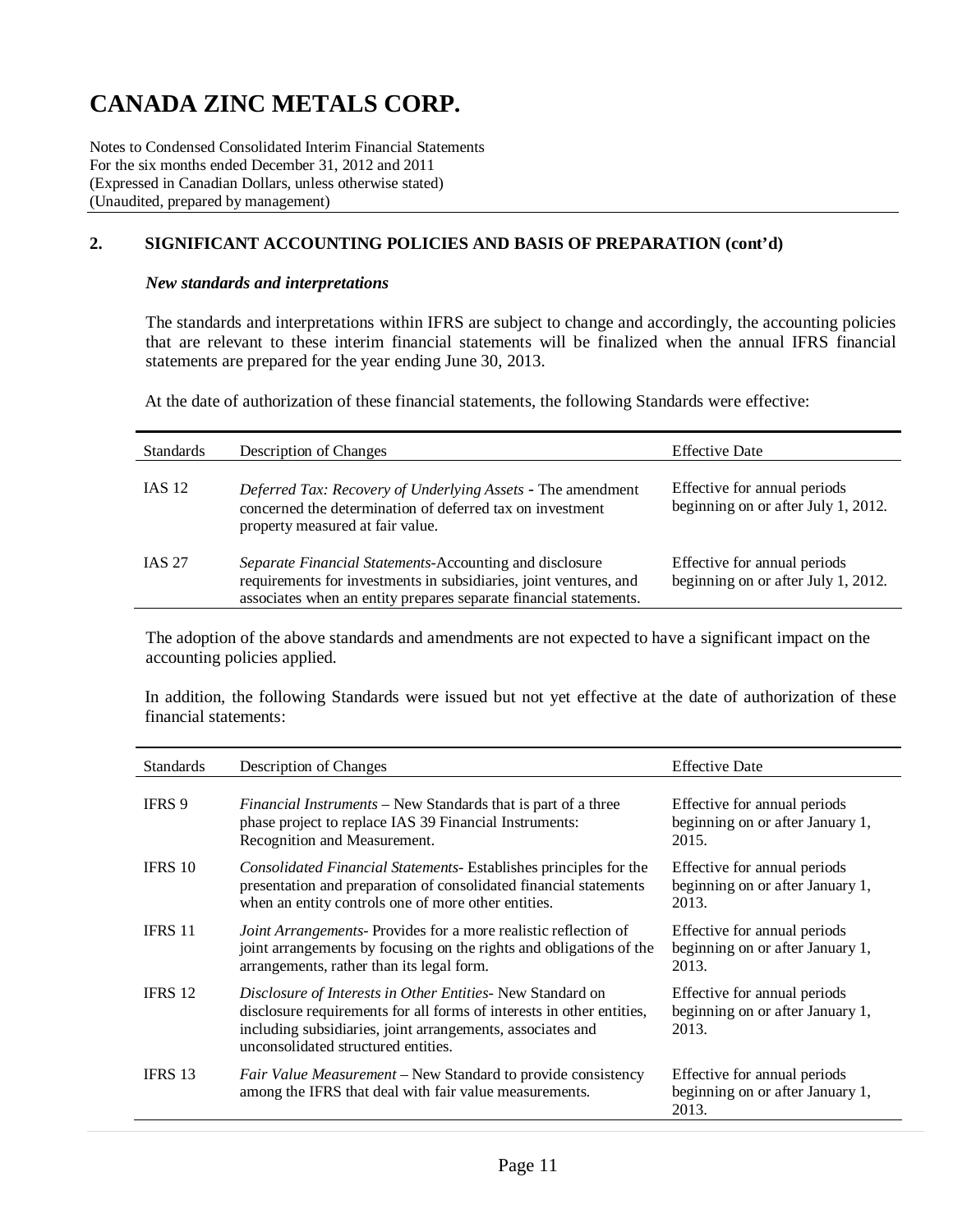Notes to Condensed Consolidated Interim Financial Statements For the six months ended December 31, 2012 and 2011 (Expressed in Canadian Dollars, unless otherwise stated) (Unaudited, prepared by management)

## **2. SIGNIFICANT ACCOUNTING POLICIES AND BASIS OF PREPARATION (cont'd)**

| <b>Standards</b> | Description of Changes                                                                                                                                                                                                                                        | <b>Effective Date</b>                                                  |
|------------------|---------------------------------------------------------------------------------------------------------------------------------------------------------------------------------------------------------------------------------------------------------------|------------------------------------------------------------------------|
| IAS 1            | Presentation of Financial Statements - Amendments regarding<br>presentation of items of other comprehensive income.                                                                                                                                           | Effective for annual periods beginning<br>on or after July 1, 2012.    |
| <b>IAS 28</b>    | <i>Investments in Associates and Joint Ventures-Prescribes the</i><br>accounting for investments in associates and sets out the<br>requirements for the application of the equity method when<br>accounting for investments in associates and joint ventures. | Effective for annual periods beginning<br>on or after January 1, 2013. |
| <b>IAS 32</b>    | <i>Presentation of financial instrument</i> – Amendment to clarify<br>requirements for offsetting financial assets and financial<br>liabilities.                                                                                                              | Effective for annual periods beginning<br>on or after January 1, 2014. |

#### *New standards and interpretations*

The impact of the initial application of the Standards listed above is not known or reasonably estimable at the time of authorization of these financial statements.

#### **3. CASH AND CASH EQUIVALENTS**

Cash and cash equivalents are comprised of:

|                                   | December 31, 2012 |            | June 30, 2012 | July 1, 2011 |            |  |
|-----------------------------------|-------------------|------------|---------------|--------------|------------|--|
| Bank deposits                     | \$.               | 206.692    | 196,702       |              | 81,513     |  |
| Guaranteed investment certificate |                   | 14,200,000 | 13,709,000    |              | 15,419,641 |  |
|                                   |                   | 14,406,692 | 13,905,702    |              | 15,501,154 |  |

Cash equivalents consists of highly liquid Canadian dollar denominated guaranteed investment certificates ("GICs"), which are readily convertible into a known amount of cash with an insignificant risk of changes in value.

As at December 31, 2012, the GICs were earning an average annual interest rate of 1.45%. The counter-party is a financial institution. The interest accrued on the GICs is included in receivables (Note 4).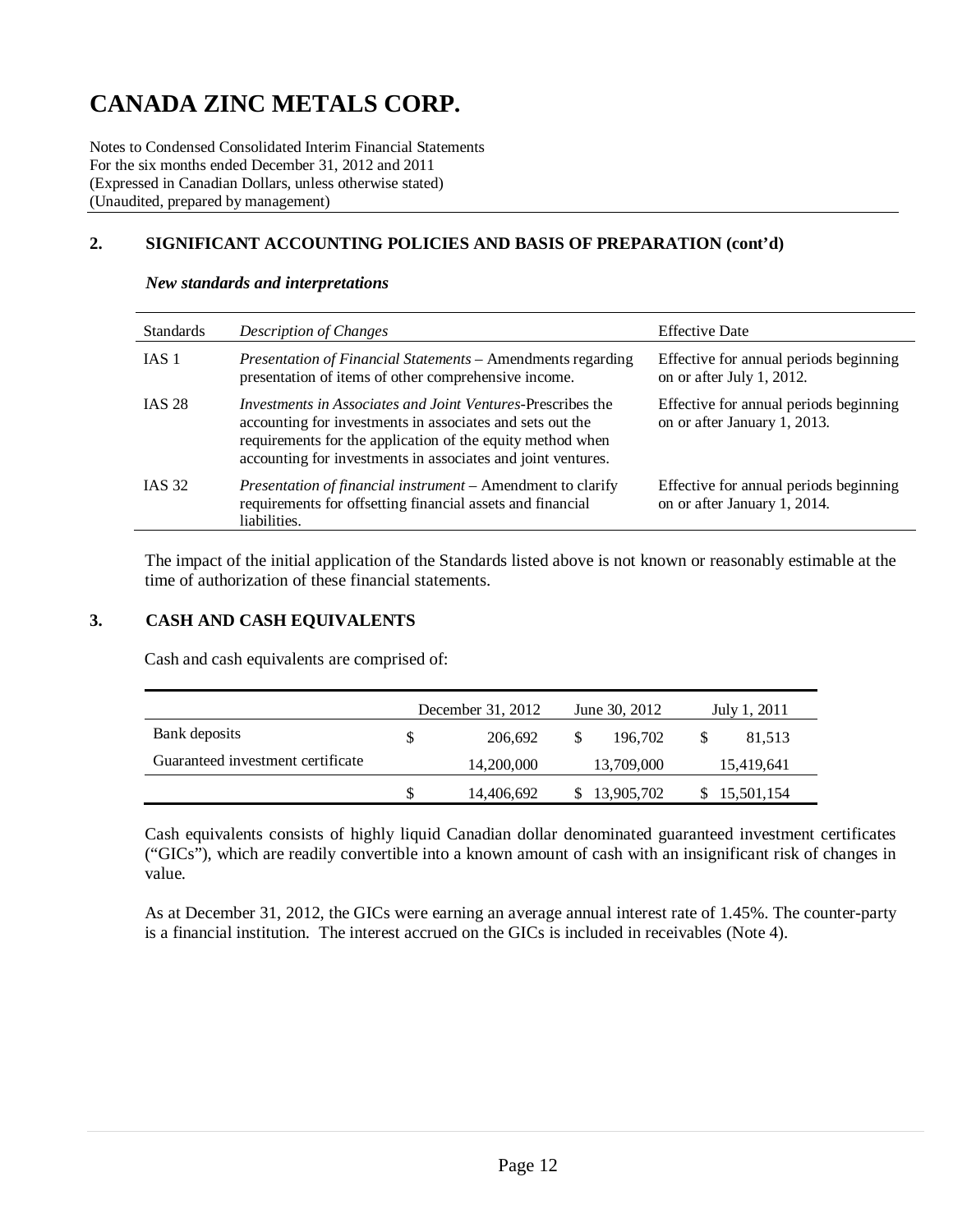Notes to Condensed Consolidated Interim Financial Statements For the six months ended December 31, 2012 and 2011 (Expressed in Canadian Dollars, unless otherwise stated) (Unaudited, prepared by management)

### **4. RECEIVABLES**

|                                         | December 31, 2012 |               | June 30, 2012 | July 1, 2011 |         |
|-----------------------------------------|-------------------|---------------|---------------|--------------|---------|
| Harmonized Government Sales Tax credits | 71.820            | <sup>\$</sup> | 79.955        |              | 279,906 |
| Interest accrued on GICs (Note 3)       | 120.947           |               | 43.413        |              | 112,378 |
| Other receivables                       | -                 |               |               |              | 85,316  |
|                                         | 192.767           |               | 123.368       |              | 477.600 |

Other receivables as at July 1, 2011 primarily consisted of a refundable security deposit in the amount of \$85,000 posted with the Government of British Columbia in relation to the Akie and Kechika Regional properties and was returned to the Company during the 2012 fiscal year.

### **5. MARKETABLE SECURITIES**

Marketable securities as at December 31, 2012, June 30, 2012 and July 1, 2011 are summarized as follows:

|                          | December 31, 2012    |    |            |    |           |    |                                             |  |  |  |
|--------------------------|----------------------|----|------------|----|-----------|----|---------------------------------------------|--|--|--|
|                          | Number of securities |    | Fair value |    | Cost      |    | Accumulated<br>unrealized<br>holding losses |  |  |  |
|                          |                      |    |            |    |           |    |                                             |  |  |  |
| <b>OMN</b> common shares | 1,559,800            | \$ | 1,247,840  | \$ | 1,474,087 | \$ | (226, 247)                                  |  |  |  |
| ILC common shares        | 175,000              |    | 7,000      |    | 58,333    |    | (51, 333)                                   |  |  |  |
| TNR common shares        | 1,000,000            |    | 85,000     |    | 116,667   |    | (31, 667)                                   |  |  |  |
|                          |                      | \$ | 1,339,840  | \$ | 1,649,087 | \$ | (309, 247)                                  |  |  |  |

|                   | June 30, 2012        |  |                    |   |           |    |                                             |  |  |
|-------------------|----------------------|--|--------------------|---|-----------|----|---------------------------------------------|--|--|
|                   | Number of securities |  | Fair value<br>Cost |   |           |    | Accumulated<br>unrealized<br>holding losses |  |  |
| OMN common shares | \$<br>1,151,000      |  | 1,093,450          | S | 1,111,884 | \$ | (18, 434)                                   |  |  |
| ILC common shares | 175,000              |  | 10,500             |   | 58,333    |    | (47, 833)                                   |  |  |
| TNR common shares | 1,875,000            |  | 150,000            |   | 218,750   |    | (68, 750)                                   |  |  |
|                   | \$                   |  | 1,253,950          | S | 1,388,967 | \$ | (135, 017)                                  |  |  |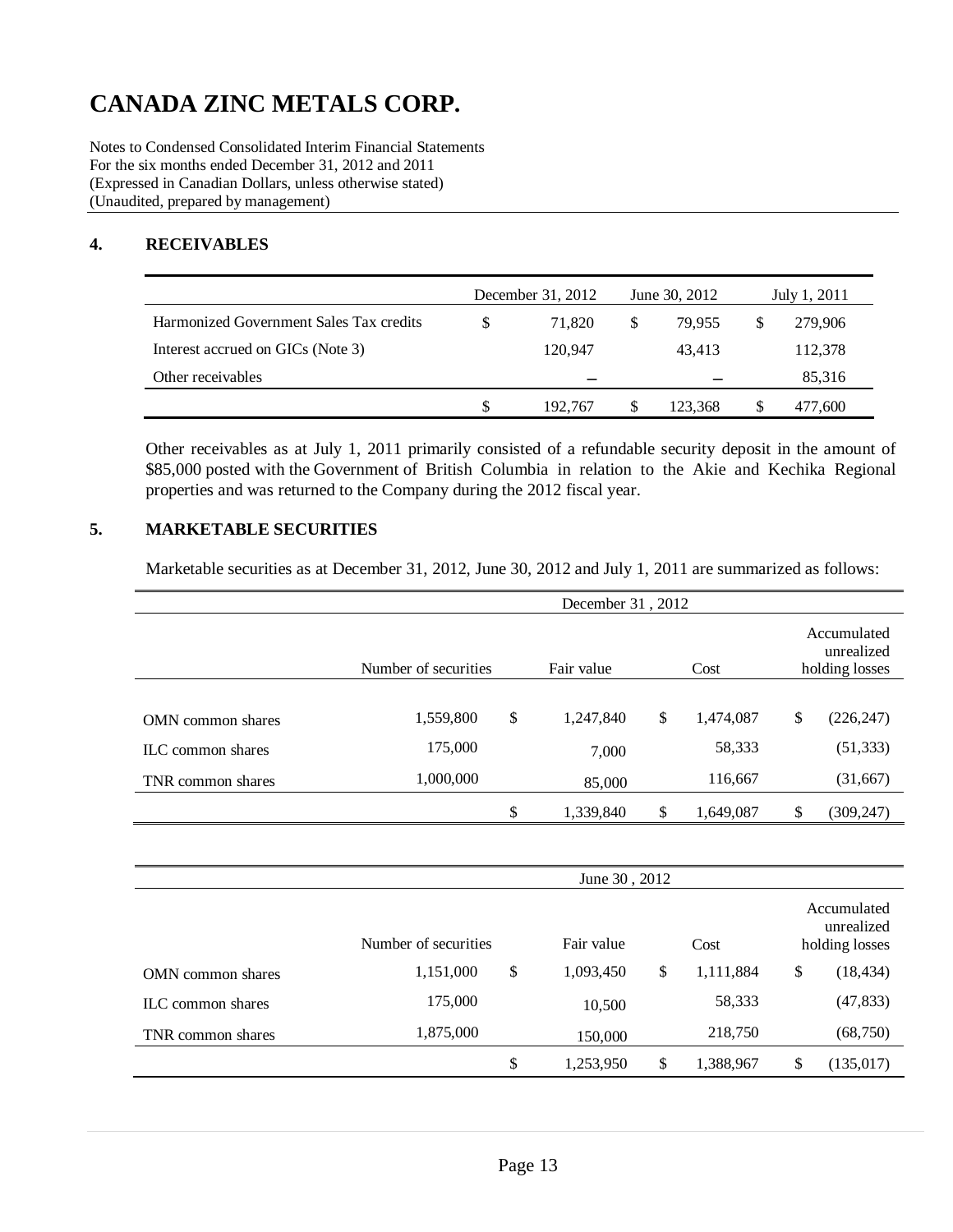Notes to Condensed Consolidated Interim Financial Statements For the six months ended December 31, 2012 and 2011 (Expressed in Canadian Dollars, unless otherwise stated) (Unaudited, prepared by management)

### **5. MARKETABLE SECURITIES (cont'd)**

|                          |                         |               | July 1, 2011  |                                             |
|--------------------------|-------------------------|---------------|---------------|---------------------------------------------|
|                          | Number of<br>securities | Fair value    | Cost          | Accumulated<br>unrealized holding<br>losses |
| <b>OMN</b> common shares | 248,500                 | \$<br>310,625 | \$<br>518,453 | \$<br>(207, 828)                            |
| ILC common shares        | 400,000                 | 90,000        | 133,333       | (43, 333)                                   |
| <b>ILC</b> warrants      | 400,250                 | 16,010        | 100,063       | (84,053)                                    |
| TNR common shares        | 1,875,000               | 140,625       | 218,750       | (78, 125)                                   |
|                          |                         | \$<br>557,260 | \$<br>970,599 | \$<br>(413, 339)                            |

#### **6. OTHER ASSETS**

Other assets comprise reclamation bonds of \$312,664 (June 30, 2011 – \$312,656; July 1, 2011 - \$309,000) posted as security deposits with the Government of British Columbia in relation to the Akie and Kechika Regional properties. The reclamation bonds are deposited in GICs through a financial institution.

### **7. TRADE PAYABLES AND ACCRUED LIABILITIES**

|                     |     | December 31, 2012 |               | June 30, 2012 | July 1, 2011 |  |
|---------------------|-----|-------------------|---------------|---------------|--------------|--|
| Trade payables      | \$. | 188,959           | <sup>\$</sup> | 150,826       | 1,005,790    |  |
| Accrued liabilities |     | 29,008            |               | 84.259        | 183,234      |  |
|                     |     | 217,967           | \$            | 235,085       | 1,189,024    |  |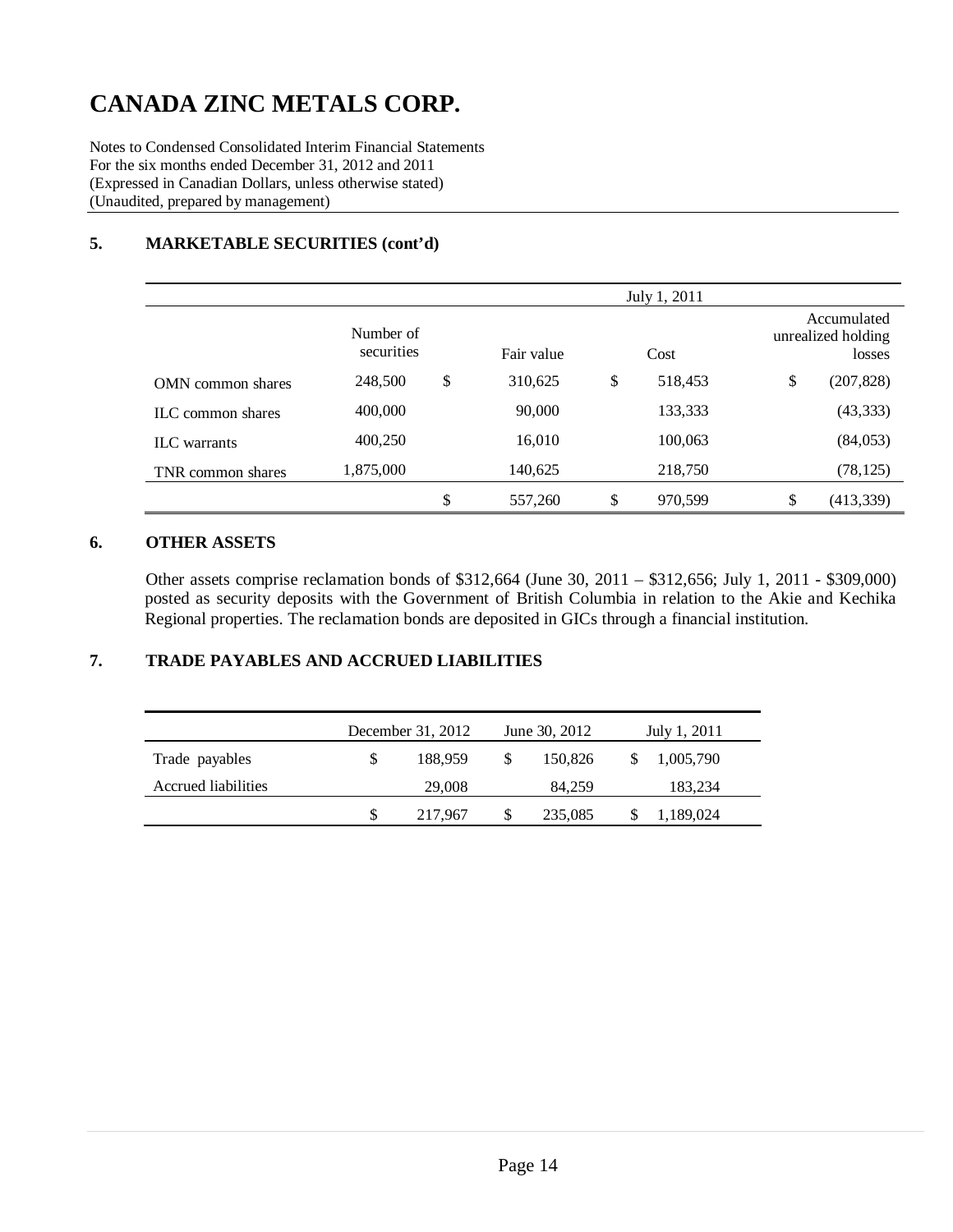Notes to Condensed Consolidated Interim Financial Statements For the six months ended December 31, 2012 and 2011 (Expressed in Canadian Dollars, unless otherwise stated) (Unaudited, prepared by management)

### **8. EQUIPMENT AND LEASEHOLD IMPROVEMENTS**

|                                  |              | Office                     |                                  |                          |              |              | Camp                              |     |                          |               |
|----------------------------------|--------------|----------------------------|----------------------------------|--------------------------|--------------|--------------|-----------------------------------|-----|--------------------------|---------------|
|                                  | Computers    | equipment and<br>furniture | Office leasehold<br>improvements | License $(1)$            | Vehicle (1)  |              | equipment and<br>$fixtures_{(1)}$ |     | Camp upgrades<br>(1)     | Total         |
| Cost:                            |              |                            |                                  |                          |              |              |                                   |     |                          |               |
| At July 1, 2011                  | \$<br>15,840 | \$<br>18,260               | \$<br>2,522                      | \$<br>19,000             | \$<br>34.400 | \$           | 128,820                           | \$. | 165,233                  | \$<br>384,075 |
| Acquisition                      | 1,730        |                            | 4,616                            |                          | 206          |              | 31,338                            |     | 141,101                  | 178,991       |
| Disposal                         | (3,613)      | (3,215)                    | (2,522)                          | —                        |              |              | $\overline{\phantom{m}}$          |     | $\overline{\phantom{0}}$ | (9,350)       |
| At June 30, 2012                 | 13,957       | 15,045                     | 4,616                            | 19,000                   | 34,606       |              | 160,158                           |     | 306,334                  | 553,716       |
| Acquisition                      | 4,869        |                            |                                  |                          |              |              |                                   |     | 134,659                  | 139,528       |
| At December 31, 2012             | \$<br>18,826 | \$<br>15,045               | \$<br>4,616                      | \$<br>19,000             | \$<br>34,606 |              | 160,158                           | \$  | 440,993                  | \$<br>693,244 |
|                                  |              |                            |                                  |                          |              |              |                                   |     |                          |               |
| <b>Accumulated depreciation:</b> |              |                            |                                  |                          |              |              |                                   |     |                          |               |
| At July 1, 2011                  | \$<br>13,689 | \$<br>4,307                | \$<br>2,522                      | \$<br>5,225              | \$<br>5.160  | $\mathbb{S}$ | 56,309                            | \$  | 101,869                  | \$<br>189,081 |
| Depreciation for the year        | 1,980        | 2,945                      | 461                              | 10,450                   | 8,803        |              | 22,046                            |     | 29,218                   | 75,903        |
| Eliminated on disposal           | (3,614)      | (2,540)                    | (2,522)                          | $\overline{\phantom{0}}$ |              |              | $\overline{\phantom{m}}$          |     |                          | (8,676)       |
| At June 30, 2012                 | 12,055       | 4,712                      | 461                              | 15,675                   | 13,963       |              | 78,355                            |     | 131,087                  | 256,308       |
| Depreciation for the period      | 1,085        | 1,119                      | 462                              | 922                      | 3,122        |              | 8,895                             |     | 14,920                   | 30,525        |
| At December 31, 2012             | \$<br>13,140 | \$<br>5,831                | \$<br>923                        | \$<br>16,597             | \$<br>17,085 | \$.          | 87,250                            | S.  | 146,007                  | \$<br>286,833 |
|                                  |              |                            |                                  |                          |              |              |                                   |     |                          |               |
| Net book value:                  |              |                            |                                  |                          |              |              |                                   |     |                          |               |
| At July 1, 2011                  | \$<br>2,151  | \$<br>13,953               | \$<br>$\overline{\phantom{m}}$   | \$<br>13,775             | \$<br>29,240 | \$           | 72,511                            | \$  | 63,364                   | \$<br>194,994 |
| At June 30, 2012                 | \$<br>1,902  | \$<br>10,333               | \$<br>4,155                      | \$<br>3,325              | \$<br>20,643 | \$           | 81,803                            | \$  | 175,247                  | \$<br>297,408 |
| At December 31, 2012             | \$<br>5,686  | \$<br>9,214                | \$<br>3,693                      | \$<br>2,403              | \$<br>17,521 | \$           | 72,908                            | \$  | 294,986                  | \$<br>406,411 |

(1) License, vehicles, camp equipment and fixtures and camp upgrades are used for exploration and evaluation activities.

Depreciation for these items of \$27,859 for the six months ended December 31, 2012 has been capitalized to Exploration and evaluation assets.

Depreciation of the remaining items of \$2,666 (2011 - \$2,070) has been expensed.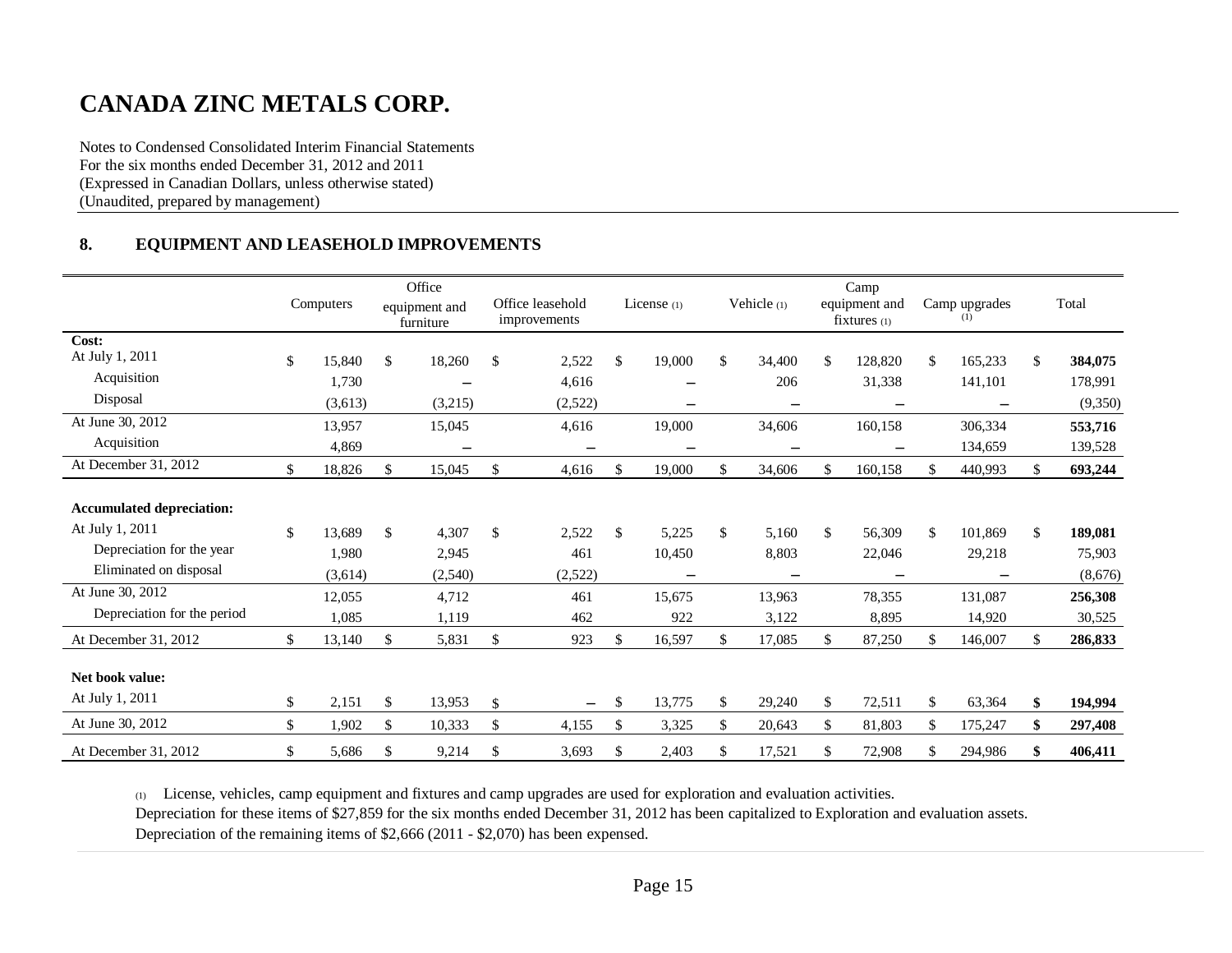Notes to Condensed Consolidated Interim Financial Statements For the six months ended December 31, 2012 and 2011 (Expressed in Canadian Dollars, unless otherwise stated) (Unaudited, prepared by management)

### **9. EXPLORATION AND EVALUATION ASSETS**

Title to exploration and evaluation assets involves certain inherent risks due to the difficulties of determining the validity of certain claims as well as the potential for problems arising from the frequently ambiguous conveyancing history characteristic of many resource claims. The Company has investigated title to all of its exploration and evaluation assets and, to the best of its knowledge, title to all of its claims are in good standing.

#### **Akie Property, British Columbia**

The Akie property is the Company's flagship exploration project and is host to the Cardiac Creek SEDEX Zn-Pb-Ag deposit. The Company owns a 100% interest in the Akie property, which resulted from Company expenditures and the acquisition of Ecstall Mining Corporation.

#### **Kechika Regional project, British Columbia**

The Kechika Regional project, represented by a series of contiguous property blocks including Pie and Mt. Alcock, extends northwest from the Akie property. The Company owns a 100% interest in these properties, which were acquired during fiscal 2007 and 2008, including the acquisition of Ecstall. The interest in the Mt. Alcock property is subject to a 1.0 % net smelter royalty.

The Company applies for the 20% British Columbia Mining Exploration Tax Credit ("METC") and the enhanced tax credit of an additional 10% for Mountain Pine Beetle affected areas, on qualified mining exploration costs incurred.

The following table summarizes exploration and evaluation assets expenditures by property:

|                                            | <b>Akie Property</b> |    | Kechika<br><b>Regional</b> |    | <b>Total</b>        |
|--------------------------------------------|----------------------|----|----------------------------|----|---------------------|
| <b>Acquisition Costs:</b>                  |                      |    |                            |    |                     |
| Balance, July 1, 2011<br><b>Additions</b>  | \$<br>24, 175, 329   | -S | 328,780<br>1,563           | -S | 24,504,109<br>1,563 |
| Balance, June 30, 2012<br><b>Additions</b> | 24, 175, 329         |    | 330, 343<br>91             |    | 24,505,672<br>91    |
| <b>Balance, December 31, 2012</b>          | \$<br>24, 175, 329   | \$ | 330,434                    | S  | 24,505,763          |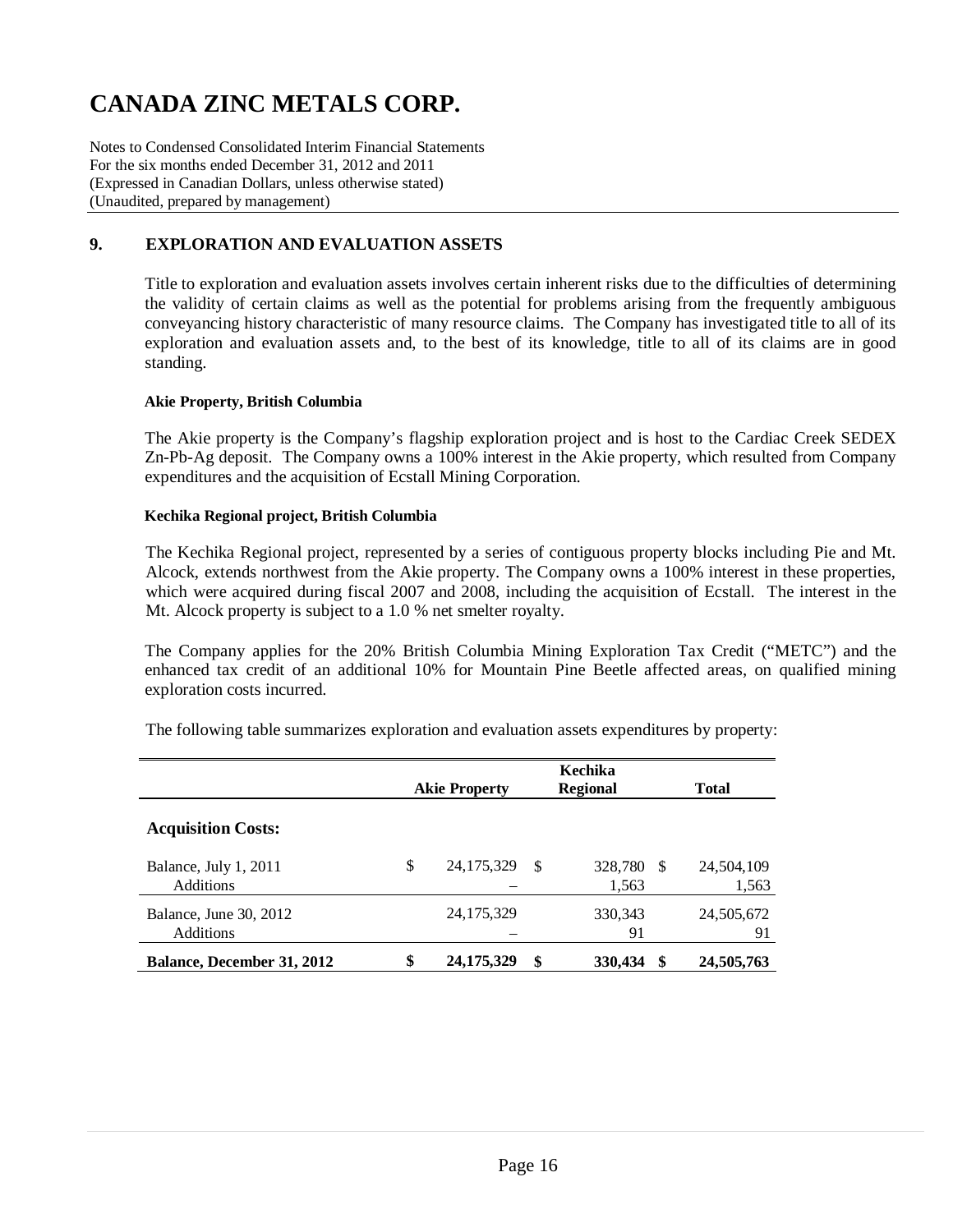Notes to Condensed Consolidated Interim Financial Statements For the six months ended December 31, 2012 and 2011 (Expressed in Canadian Dollars, unless otherwise stated) (Unaudited, prepared by management)

### **9. EXPLORATION AND EVALUATION ASSETS (cont'd)**

Summary of exploration and evaluation assets expenditures (cont'd):

|                                |                      | Kechika                          |              |
|--------------------------------|----------------------|----------------------------------|--------------|
|                                | <b>Akie Property</b> | <b>Regional</b>                  | <b>Total</b> |
| Deferred exploration costs:    |                      |                                  |              |
| Balance, July 1, 2011          | \$<br>30,652,160     | \$<br>2,539,748<br>$\mathcal{S}$ | 33,191,908   |
| Surface drilling program:      |                      |                                  |              |
| Camp equipment, amortization   | 70,517               |                                  | 70,517       |
| Camp operating                 | 78,207               | 59,217                           | 137,424      |
| Drilling                       | 1,624,839            | 169,309                          | 1,794,148    |
| Geology                        | 198,476              | 281,013                          | 479,489      |
| Total surface drilling         | 1,972,039            | 509,539                          | 2,481,578    |
| Underground development:       |                      |                                  |              |
| Engineering                    | 187,777              |                                  | 187,777      |
| Trail construction             | 1,705,263            |                                  | 1,705,263    |
| Total underground development  | 1,893,040            |                                  | 1,893,040    |
| Geotechnical program           | 19,550               |                                  | 19,550       |
| Community consultations        | 91,745               |                                  | 91,745       |
| Environmental studies          | 340,589              |                                  | 340,589      |
| Project assessment             | 32,224               |                                  | 32,224       |
| Metallurgical analysis         | 6,854                |                                  | 6,854        |
| Less:                          |                      |                                  |              |
| <b>METC</b>                    | (919, 250)           |                                  | (919, 250)   |
| Balance, June 30, 2012         | 34,088,951           | 3,049,287                        | 37,138,238   |
| Camp equipment, depreciation   | 27,859               |                                  | 27,859       |
| Camp operating                 | 81,100               | 142,135                          | 223,235      |
| Geology                        | 96,040               | 53,780                           | 149,820      |
| Underground development        | 22,565               |                                  | 22,565       |
| Community consultations        | 200,000              |                                  | 200,000      |
| <b>Environmental studies</b>   | 130,709              |                                  | 130,709      |
| Airborne survey                | 72,529               | 170,321                          | 242,850      |
| Balance, December 31, 2012     | 34,719,753           | 3,415,523                        | 38, 135, 276 |
| Total June 30, 2011            | \$<br>54,827,489     | \$<br>3,404,442<br>-S            | 57,696,017   |
|                                |                      |                                  |              |
| Total June 30, 2012            | \$<br>58,264,280     | \$<br>\$<br>3,379,630            | 61,643,910   |
| <b>Total December 31, 2012</b> | \$<br>58,895,082     | \$<br>\$<br>3,745,957            | 62,641,039   |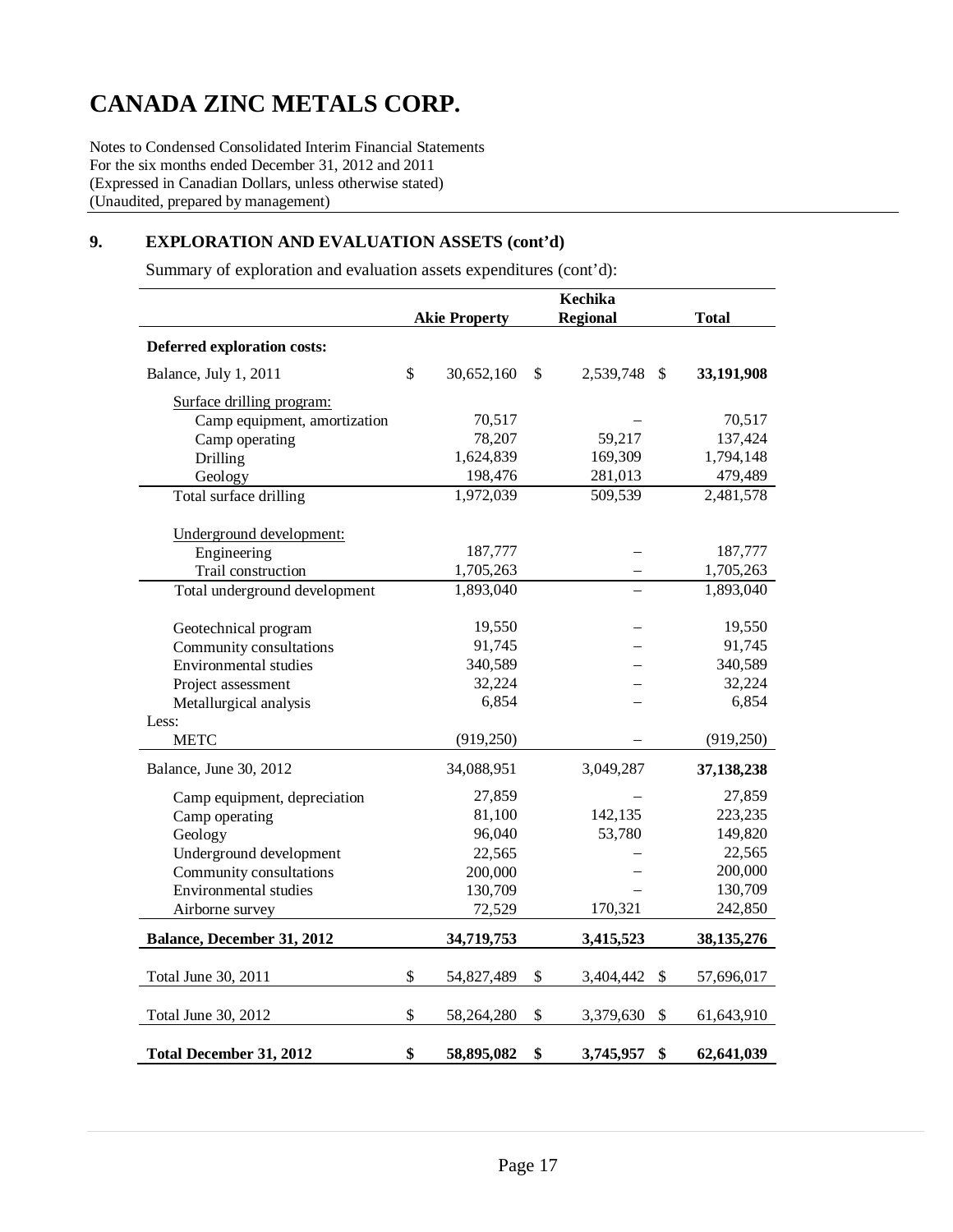Notes to Condensed Consolidated Interim Financial Statements For the six months ended December 31, 2012 and 2011 (Expressed in Canadian Dollars, unless otherwise stated) (Unaudited, prepared by management)

## **10. FLOW-THROUGH PREMIUM LIABILITY**

|                                | December $31, 2012$ | June 30, 2012     | July 1, 2011 |         |  |
|--------------------------------|---------------------|-------------------|--------------|---------|--|
| Flow-through premium liability | 337.500             | $\sim$ 100 $\sim$ |              | 127.305 |  |

The flow-through premium liability of \$337,500 arose in connection with the flow-through private placement of the Company completed in November of 2012 (Note 11 (b)). The recorded flow-through premium liability of \$337,500 was based on an estimated premium of \$0.045 per a flow-through share issued. This balance does not represent a cash liability to the Company and is to be amortised to the statement of operations and comprehensive loss pro-rata with the amount of qualifying flow-through expenditures applicable to the flowthrough shares that will be renounced to the flow-through investors.

As at June 30, 2012, the Company incurred all eligible resource expenditures and filed regulatory renunciation forms in connection with the flow-through private placement of the Company completed during fiscal 2011. Accordingly, the Company reversed the flow-through premium liability of \$127,305 recorded in prior years to income as a deferred income tax recovery.

### **11. CAPITAL STOCK AND RESERVES**

#### **(a) Authorized**

Unlimited common shares without par value

#### **(b) Issued and outstanding**

During the six months ended December 31, 2012:

- (i) the Company completed a flow-through private placement of 7,500,000 units at a price of \$0.40 per unit for gross proceeds of \$3,000,000. Each unit consists of one flow-through common share and one-half share purchase warrant of the Company. Each whole warrant will entitle the holder to purchase one additional common share at a price of \$0.60 for a period of 18 months from closing. The Company paid a finder's fee of \$120,000 and regulatory filing fees of \$16,350 in connection with the private placement;
- (ii) the Company received TSXV approval for its new NCIB application to purchase at market price up to 6,825,681 common shares, being approximately 5% of the Company's issued and outstanding common shares through the facilities of the TSXV. The bid commenced on August 1, 2012 and will stay open for another 12 months;
- (iii) the Company repurchased under the NCIB 730,500 of its common shares for a total consideration of \$269,537 at a weighted average price of \$0.37 per share, of which 375,500 shares were held in the Company's treasury at December 31, 2012;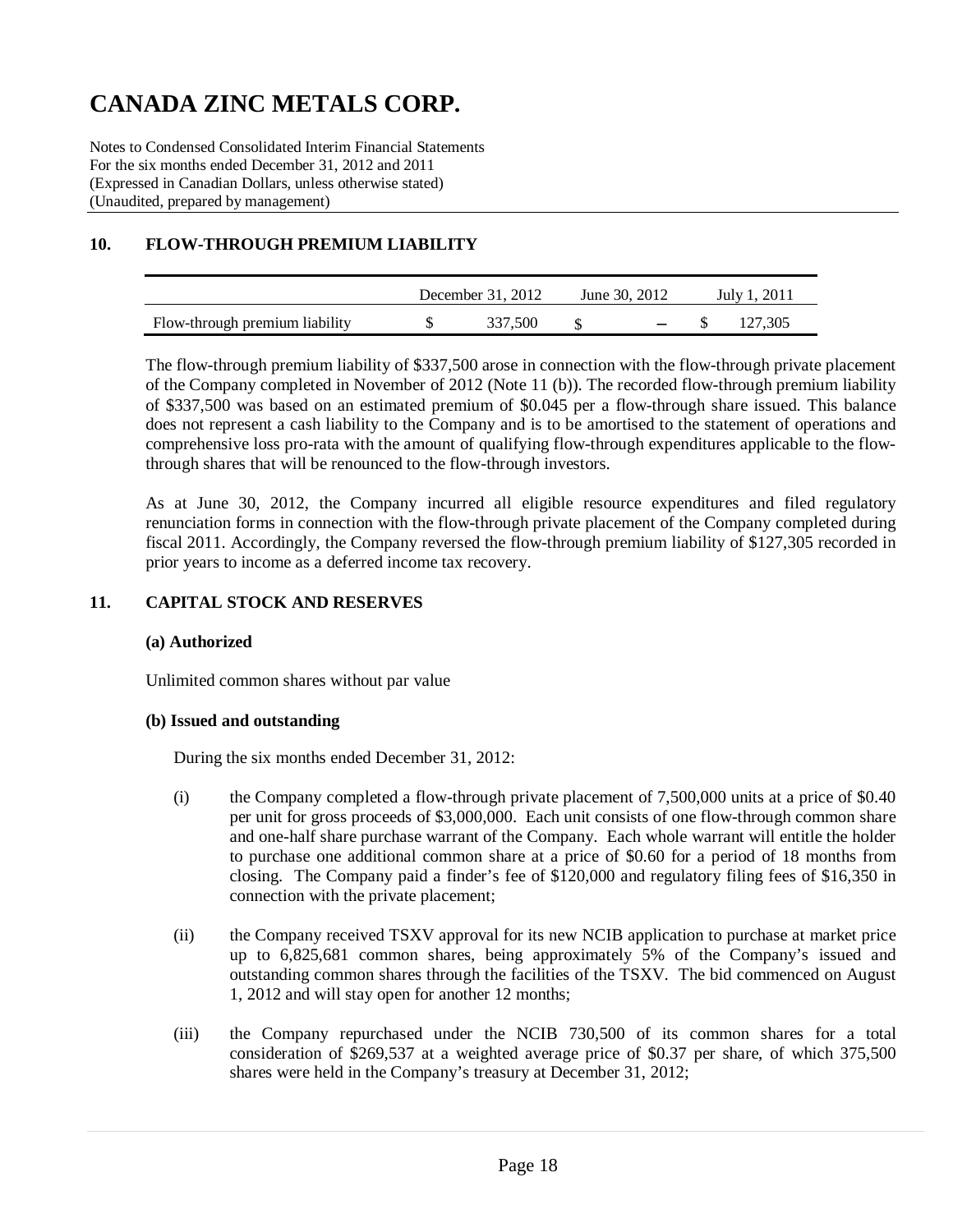Notes to Condensed Consolidated Interim Financial Statements For the six months ended December 31, 2012 and 2011 (Expressed in Canadian Dollars, unless otherwise stated) (Unaudited, prepared by management)

### **11. CAPITAL STOCK AND RESERVES (cont'd)**

#### **(b) Issued and outstanding (cont'd)**

- (iv) 1,021,500 common shares repurchased under the NCIB, of which 666,500 were repurchased in fiscal 2012, were cancelled and returned to the Company's treasury. Upon the cancellation, \$669,530 was recorded as a reduction to capital stock for the assigned value of the shares, and \$223,422 was allocated to reserves; and
- (v) an aggregate of 150,000 share options were exercised at a price of \$0.25 per share and 150,000 common shares were issued for total proceeds of \$37,500. In addition, a reallocation of \$148,123 from reserves to share capital was recorded on the exercise of these options. This amount constitutes the fair value of options recorded at the original grant date and on subsequent repricing.

During the year ended June 30, 2012:

- (vi) the Company received TSXV approval to extend a normal course issuer bid ("NCIB") to purchase at market price up to 6,922,765 common shares, being approximately 5% of the Company's issued and outstanding common shares through the facilities of the TSXV. The new bid commenced on August 1, 2011 and will stay open for 12 months;
- (vii) the Company repurchased under the NCIB 2,308,000 of its common shares for a total consideration of \$1,087,675 at a weighted average price of \$0.47 per share, of which 666,500 shares were held in the Company's treasury at June 30, 2012 and cancelled subsequent to the year end;
- (viii) 2,201,500 common shares repurchased under the NCIB, of which 560,000 were repurchased in fiscal 2011, were cancelled and returned to the Company's treasury. Upon the cancellation, \$1,495,371 was recorded as a reduction to capital stock for the assigned value of the shares, and \$456,461 was allocated to reserves; and
- (ix) an aggregate of 110,000 share options were exercised at a price of \$0.25 per share and 110,000 common shares were issued for total proceeds of \$27,500. In addition, a reallocation of \$145,990 from reserves to share capital was recorded on the exercise of these options. This amount constitutes the fair value of options recorded at the original grant date and on subsequent repricing.

#### **(c) Share options**

The Company has adopted a 20% fixed share option plan whereby the Company has reserved 20,557,283 common shares under the plan. The term of any options granted under the plan is fixed by the Board of Directors and may not exceed ten years from date of grant.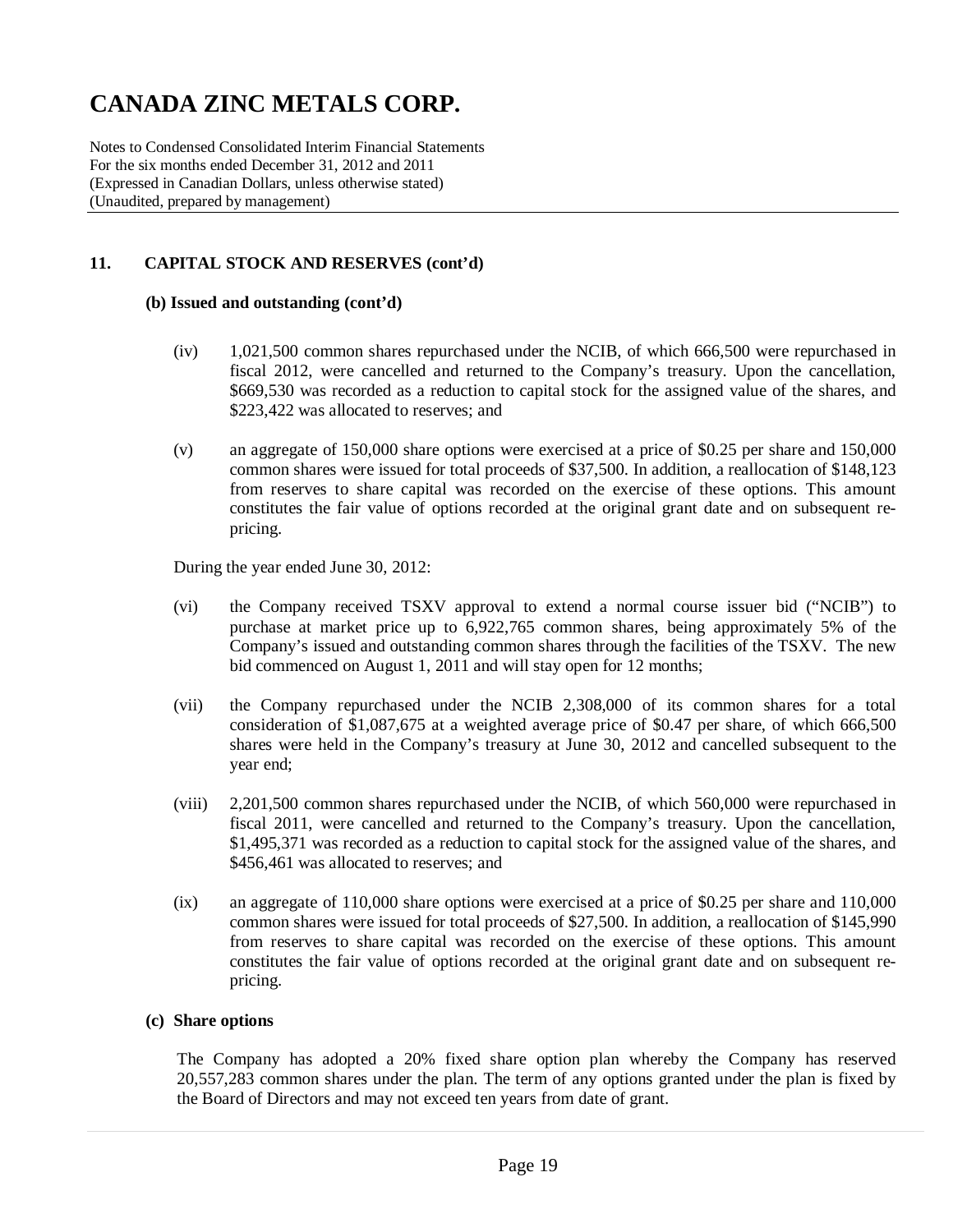Notes to Condensed Consolidated Interim Financial Statements For the six months ended December 31, 2012 and 2011 (Expressed in Canadian Dollars, unless otherwise stated) (Unaudited, prepared by management)

### **11. CAPITAL STOCK AND RESERVES (cont'd)**

#### **(c) Share options (cont'd)**

The number of options granted to a consultant in a 12 month period must not exceed 2% of the issued shares of the Issuer from the date of grant. Options issued to consultants performing investor relations activities must vest in stages over 12 months with no more than 1/4 of the options vesting in any three month period. Share options granted to directors, officers and employees of the Company vest immediately.

Share option transactions and the number of share options outstanding are summarized as follows:

|                                | Options<br>Outstanding | Weighted Average<br><b>Exercise Price</b> |
|--------------------------------|------------------------|-------------------------------------------|
| Balance, July 1, 2011          | 8,240,500              | \$ 0.51                                   |
| Exercised                      | (110,000)              | \$0.25                                    |
| Expired                        | (355,500)              | \$0.69                                    |
| Balance, June 30, 2012         | 7,775,000              | \$0.50                                    |
| Exercised                      | (150,000)              | \$0.25                                    |
| Expired                        | (320,000)              | \$1.15                                    |
| Outstanding, December 31, 2012 | 7,305,000              | 0.50                                      |

Share options outstanding and exercisable at December 31, 2012 are summarized as follows:

| Number of Options | <b>Exercise Price</b> | <b>Expiry Date</b> | Number of Options<br>Exercisable |
|-------------------|-----------------------|--------------------|----------------------------------|
| 130,000           | \$0.70                | November 14, 2016  | 130,000                          |
|                   | \$1.05                | February 11, 2018  |                                  |
| 295,000           | \$0.25                | February 11, 2018  | 295,000                          |
| 300,000           |                       |                    | 300,000                          |
| 50,000            | \$0.25                | April 1, 2013      | 50,000                           |
| 75,000            | \$1.05                | April 29, 2013     | 75,000                           |
| 175,000           | \$0.25                | October 21, 2013   | 175,000                          |
| 890,000           | \$0.25                | October 31, 2018   | 890,000                          |
| 700,000           | \$0.40                | September 22, 2014 | 700,000                          |
| 360,000           | \$0.40                | October 9, 2019    | 360,000                          |
| 802,500           | \$0.41                | October 13, 2016   | 802,500                          |
| 1,215,000         | \$0.63                | January 15, 2020   | 1,215,000                        |
| 300,000           | \$0.50                | May 10, 2015       | 300,000                          |
| 432,500           | \$0.53                | November 8, 2020   | 432,500                          |
| 1,430,000         | \$0.55                | November 24, 2020  | 1,130,000                        |
| 150,000           | \$0.60                | January 7, 2015    | 150,000                          |
| 7,305,000         |                       |                    | 7,005,000                        |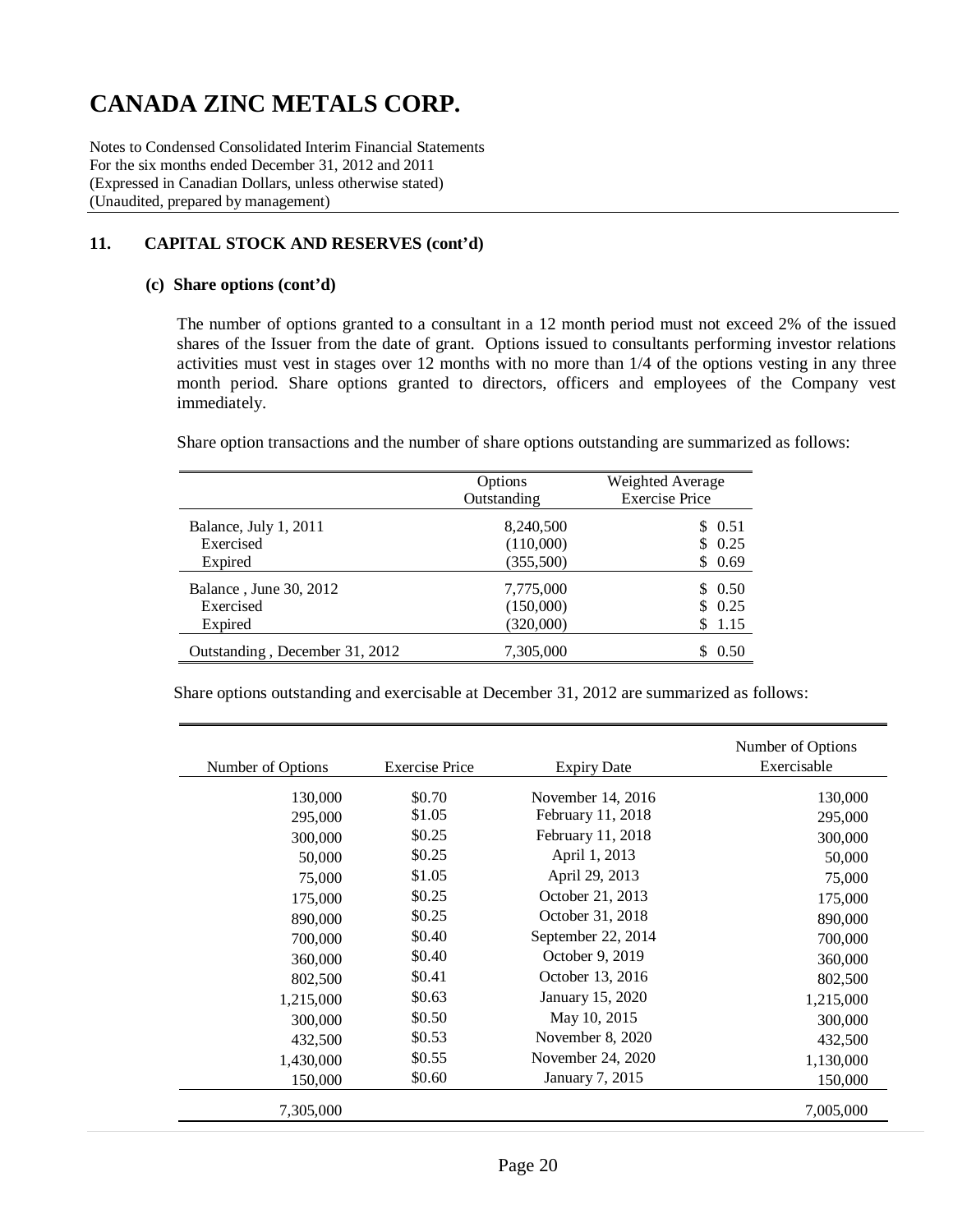Notes to Condensed Consolidated Interim Financial Statements For the six months ended December 31, 2012 and 2011 (Expressed in Canadian Dollars, unless otherwise stated) (Unaudited, prepared by management)

### **11. CAPITAL STOCK AND RESERVES (cont'd)**

#### **(c) Share options (cont'd)**

During the six months ended December 31, 2012, under the fair value based method a total of \$29,349 (2011 – \$108,923) in share-based compensation expense was recorded in the statement of operations and comprehensive loss for vested share options previously granted to directors, officers, employees and consultants of the Company. No share options were granted during the six months ended December 31, 2012 and the year ended June 30, 2012.

The fair value of stock options used to calculate compensation expense for options vested during the year has been estimated using the Black-Scholes option pricing model with the following weighted average assumptions:

| Six months ended December 31,          | 2012       | 2011       |
|----------------------------------------|------------|------------|
| Risk free interest rate                | 2.88%      | 2.81%      |
| Expected dividend yield                | 0%         | 0%         |
| Stock price volatility                 | 106%       | 102%       |
| Expected life of options               | 9.82 years | 9.04 years |
| Weighted average fair value of options | \$0.51     | \$0.46     |
| Forfeiture                             | 0%         | 0%         |

#### **(d) Warrants**

Share purchase warrants transactions and warrants outstanding are summarized as follows:

|                            | Warrants<br>Outstanding | <b>Weighted Average</b><br><b>Exercise Price</b> |
|----------------------------|-------------------------|--------------------------------------------------|
| Balance, June 30, 2011     | 20,615,612              | \$0.72                                           |
| Expired                    | (2,500,000)             | 0.80                                             |
| Balance, June 30, 2012     | 18,115,612              | \$0.80                                           |
| Issued (Note $11$ (b))     | 3,750,000               | 0.60                                             |
| Expired                    | (18, 115, 612)          | 0.80                                             |
| Balance, December 31, 2012 | 3,750,000               | \$0.60                                           |

The following table summarizes the warrants outstanding at December 31, 2012:

| Number of Warrants | Exercise Price | <b>Expiry Date</b> |
|--------------------|----------------|--------------------|
| 3,750,000          | \$0.60         | May 30, 2014       |
| 3,750,000          |                |                    |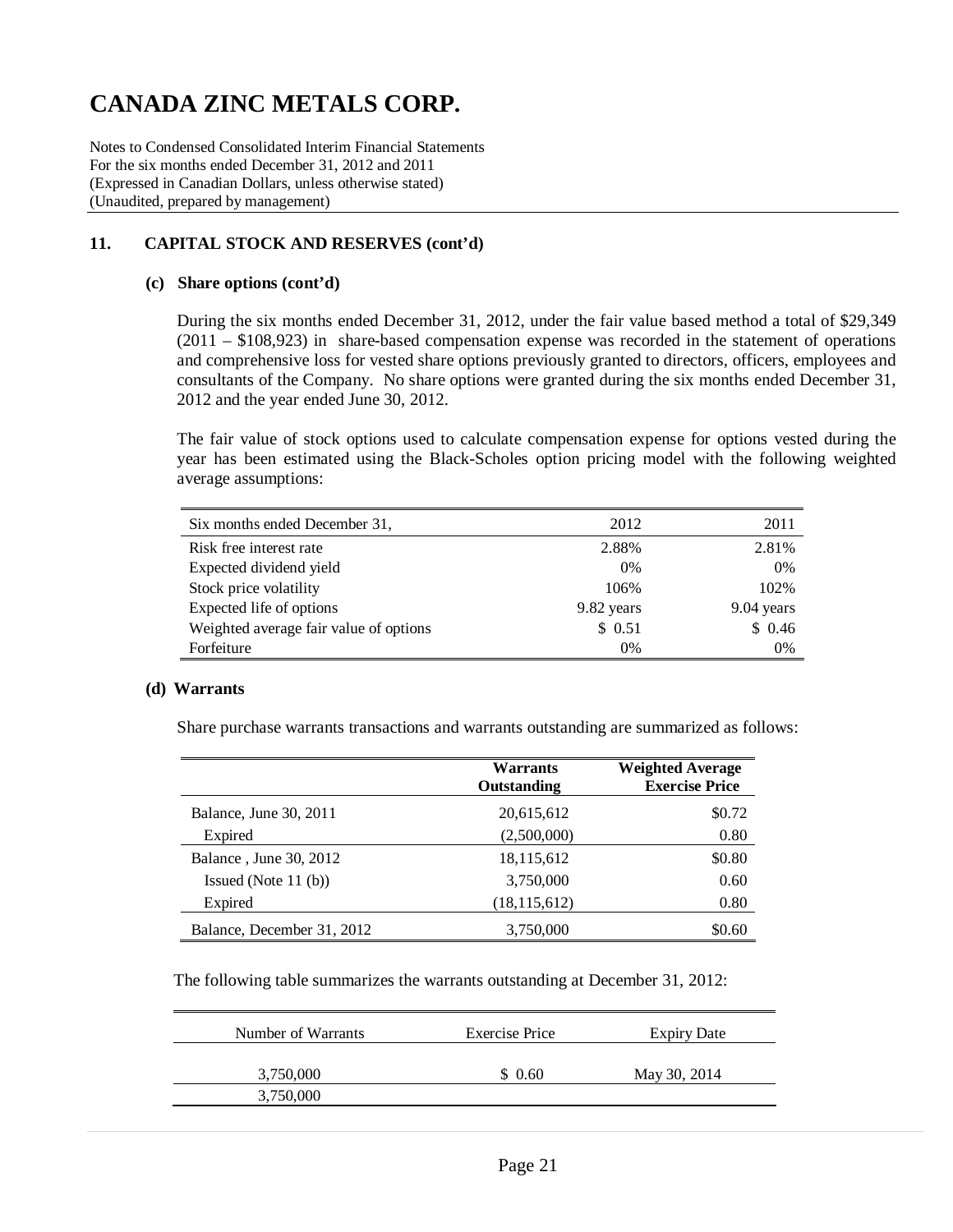Notes to Condensed Consolidated Interim Financial Statements For the six months ended December 31, 2012 and 2011 (Expressed in Canadian Dollars, unless otherwise stated) (Unaudited, prepared by management)

### **11. CAPITAL STOCK AND RESERVES (cont'd)**

#### **(e) Reserves**

|                            | Options and<br>agent warrants |               | Finance warrants |    | Treasury shares | Total      |
|----------------------------|-------------------------------|---------------|------------------|----|-----------------|------------|
| Balance, July 1, 2011      | \$<br>8,781,518               | $\mathbb{S}$  | 1,993,026        | -S | 376,356<br>- \$ | 11,150,900 |
| Exercise of options        | (145,990)                     |               |                  |    |                 | (145,990)  |
| Normal course issuer bid   |                               |               |                  |    | 342,229         | 342,229    |
| Treasury shares cancelled  |                               |               |                  |    | 114,232         | 114,232    |
| Share-based compensation   | 138,376                       |               |                  |    |                 | 138,376    |
| Balance, June 30, 2012     | 8,773,904                     |               | 1,993,026        |    | 832,817         | 11,599,747 |
| Exercise of options        | (148, 123)                    |               |                  |    |                 | (148, 123) |
| Normal course issuer bid   |                               |               |                  |    | 105,213         | 105,213    |
| Treasury shares cancelled  |                               |               |                  |    | 118,209         | 118,209    |
| Share-based compensation   | 29,349                        |               |                  |    |                 | 29,349     |
| Balance, December 31, 2012 | \$<br>8,655,130               | <sup>\$</sup> | 1,993,026        | \$ | 1,056,239<br>\$ | 11,704,395 |

#### **12. SUPPLEMENTAL DISCLOSURE WITH RESPECT TO CASH FLOWS**

| Six months ended December 31,              | 2012                     | 201  |  |
|--------------------------------------------|--------------------------|------|--|
| Cash paid during the period for interest   | $\overline{\phantom{a}}$ | .107 |  |
| Cash paid during the period for income tax |                          |      |  |

Significant non-cash transactions for the six months ended December 31, 2012 included:

 $\ddot{Y}$  exploration and evaluation expenditures of \$174,864 ( June 30, 2012 -\$184,254) in accounts payable;<br> $\ddot{Y}$  depreciation of camp equipment and upgrades of \$27,589 included in exploration and evaluation asset

 $\ddot{Y}$  depreciation of camp equipment and upgrades of \$27,589 included in exploration and evaluation assets;<br> $\ddot{Y}$  an allocation of \$148,123 (2011 - \$Nil) from reserves to capital stock upon the exercise of stock opt

 $\ddot{Y}$  an allocation of \$148,123 (2011 - \$Nil) from reserves to capital stock upon the exercise of stock options;<br> $\ddot{Y}$  unrealized loss of \$174.230 on marketable securities due to changes in fair values, which was al

unrealized loss of \$174,230 on marketable securities due to changes in fair values, which was allocated to accumulated other comprehensive loss.

Significant non-cash transactions for the period ended December 31, 2011 included:

- Ÿ resource property expenditures of \$583,038 (June 30, 2011 -\$799,965) in accounts payable; and
- $\ddot{Y}$  amortization of camp equipment and upgrades of \$32,574 included in resource properties;
- Ÿ unrealized gain of \$293,932 on marketable securities due to changes in fair values, which was allocated to accumulated other comprehensive income.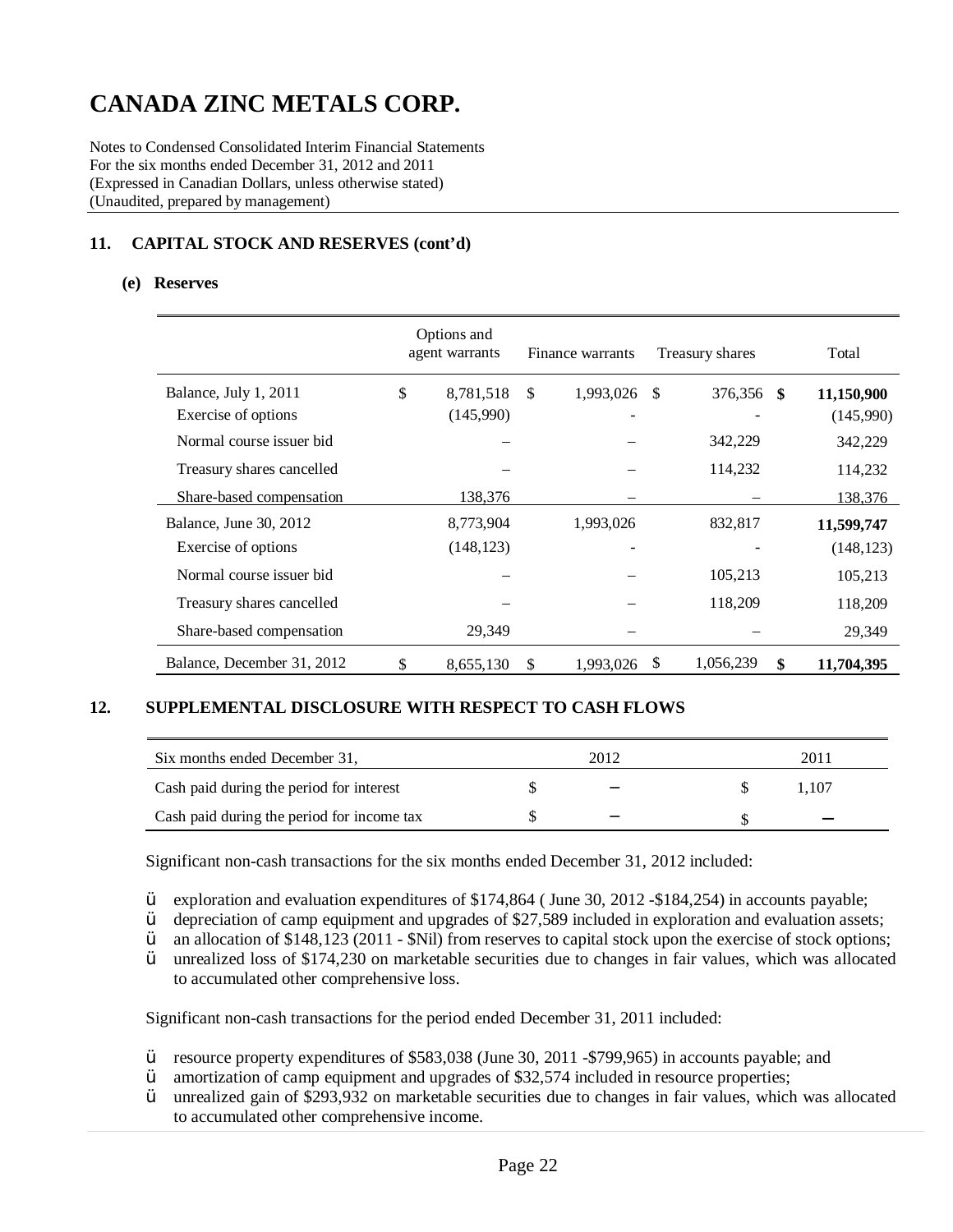Notes to Condensed Consolidated Interim Financial Statements For the six months ended December 31, 2012 and 2011 (Expressed in Canadian Dollars, unless otherwise stated) (Unaudited, prepared by management)

### **13. RELATED PARTIES TRANSACTIONS**

The remuneration of directors and executive officers during the six months ended December 31, 2012 and 2011 were as follows:

| Six months ended December,              | 2012         |   | 2011    |
|-----------------------------------------|--------------|---|---------|
| <b>Bonuses</b>                          | \$<br>63,000 | S | 2,500   |
| Consulting fees (ii)                    | 7,500        |   | 7,500   |
| Directors fees (iv)                     | 25,000       |   | 25,000  |
| Exploration and evaluation expenditures |              |   |         |
| (geological consulting) (v)             | 70,008       |   | 68,340  |
| Management and administration (i)       | 177,000      |   | 177,000 |
| Share-based payments (vi)               | 29,349       |   | 84,889  |
| Total                                   | 371,857      |   | 365,229 |

(i) On May 1, 2007, the Company entered into a management and administrative agreement with Varshney Capital Corp. ("VCC"), a company with two common directors, whereby the Company agreed to pay management and administrative fees of \$12,500 and \$5,000 per month, respectively. Effective July 1, 2011, the agreement was amended to increase the monthly management fee to \$24,500.

During the six months ended December 31, 2012, the Company paid  $$147,000$  (2011 –  $$147,000$ ) for management fees and \$30,000 (2011 – \$30,000) for administrative fees to VCC.

- (ii) The Company paid \$7,500 (2011 \$7,500) for consulting fees to a company controlled by a director;
- (iii) The Company paid \$25,000 (2011 \$25,000) in directors fees to five directors of the Company;
- (iv) The Company paid or accrued exploration and evaluation costs of \$70,008 (2011 \$68,340) to a company owned by an officer of the Company.
- (v) Share-based payments are the fair value of options that have been granted to directors and executive officers.

As at December 31, 2012, \$102,524 (June 30, 2012 - \$6,815; July 1, 2011 - \$Nil) was due to directors and officers of the Company and companies related to them for consulting fees, bonuses and reimbursement of business expenses. The amounts were paid subsequent to December 31, 2012.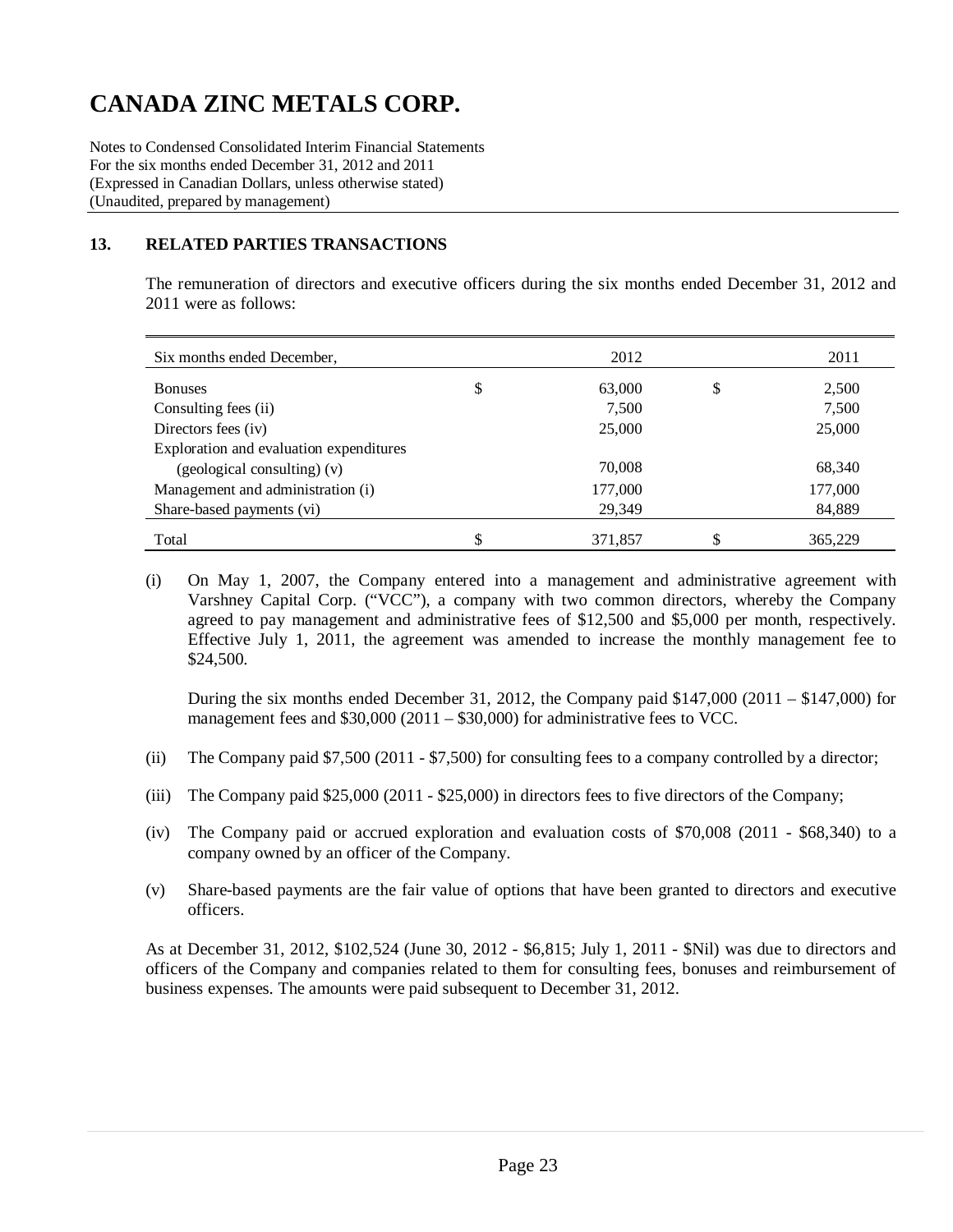Notes to Condensed Consolidated Interim Financial Statements For the six months ended December 31, 2012 and 2011 (Expressed in Canadian Dollars, unless otherwise stated) (Unaudited, prepared by management)

## **14. CAPITAL MANAGEMENT**

The Company manages its capital structure and makes adjustments based on the funds available in order to support continued operation and future business opportunities. The board of directors does not establish quantitative return on capital criteria for management, but rather relies on the expertise of the Company's management to sustain future development of the business. The Company considers its capital to be equity.

The Company's operations are currently not generating positive cash flow; as such, the Company is dependent on external financing to fund its activities. In order to carry out potential expansion and to continue operations, and pay for administrative costs, the Company will spend its existing working capital, and raise additional amounts as needed. Companies in this stage typically rely upon equity and debt financing or joint venture partnerships to fund their operations. The current financial markets are very difficult and there is no certainty with respect to the Company's ability to raise capital. However, the Company feels that it has sufficient working capital to continue with planned activities.

Management reviews its capital management approach on an ongoing basis and believes that this approach, given the relative size of the Company, is reasonable. To maintain or adjust capital structure, management may invest its excess cash in interest bearing accounts of Canadian chartered banks.

There were no changes in the Company's approach to capital management during the six months ended December 31, 2012. The Company is not subject to externally imposed capital requirements.

### **15. FINANCIAL INSTRUMENTS AND RISK MANAGEMENT**

The Company's financial instruments at December 31, 2012 are as follows:

|                              | Loans &<br>receivables         |     | Available for<br>sale | Fair Value<br>through Profit<br>or Loss<br>("FVTPL") |            | Other financial<br>liabilities |         |
|------------------------------|--------------------------------|-----|-----------------------|------------------------------------------------------|------------|--------------------------------|---------|
| <b>Financial assets</b>      |                                |     |                       |                                                      |            |                                |         |
| Cash and cash equivalents    | \$<br>$\overline{\phantom{0}}$ | -\$ |                       | S                                                    | 14,406,692 | -S                             |         |
| Interest receivable          | 120.947                        |     |                       |                                                      |            |                                |         |
| Marketable securities        |                                |     | 1,339,840             |                                                      |            |                                |         |
| <b>Financial liabilities</b> |                                |     |                       |                                                      |            |                                |         |
| Trade payables               |                                |     |                       |                                                      |            |                                | 217,967 |
| Due to related parties       |                                |     |                       |                                                      |            |                                | 102,524 |
|                              | \$<br>120.947                  | \$  | 1,339,840             | S                                                    | 14,406,692 | \$                             | 320,491 |

Unless otherwise disclosed their carrying values approximate their fair values due to the short term nature of these instruments.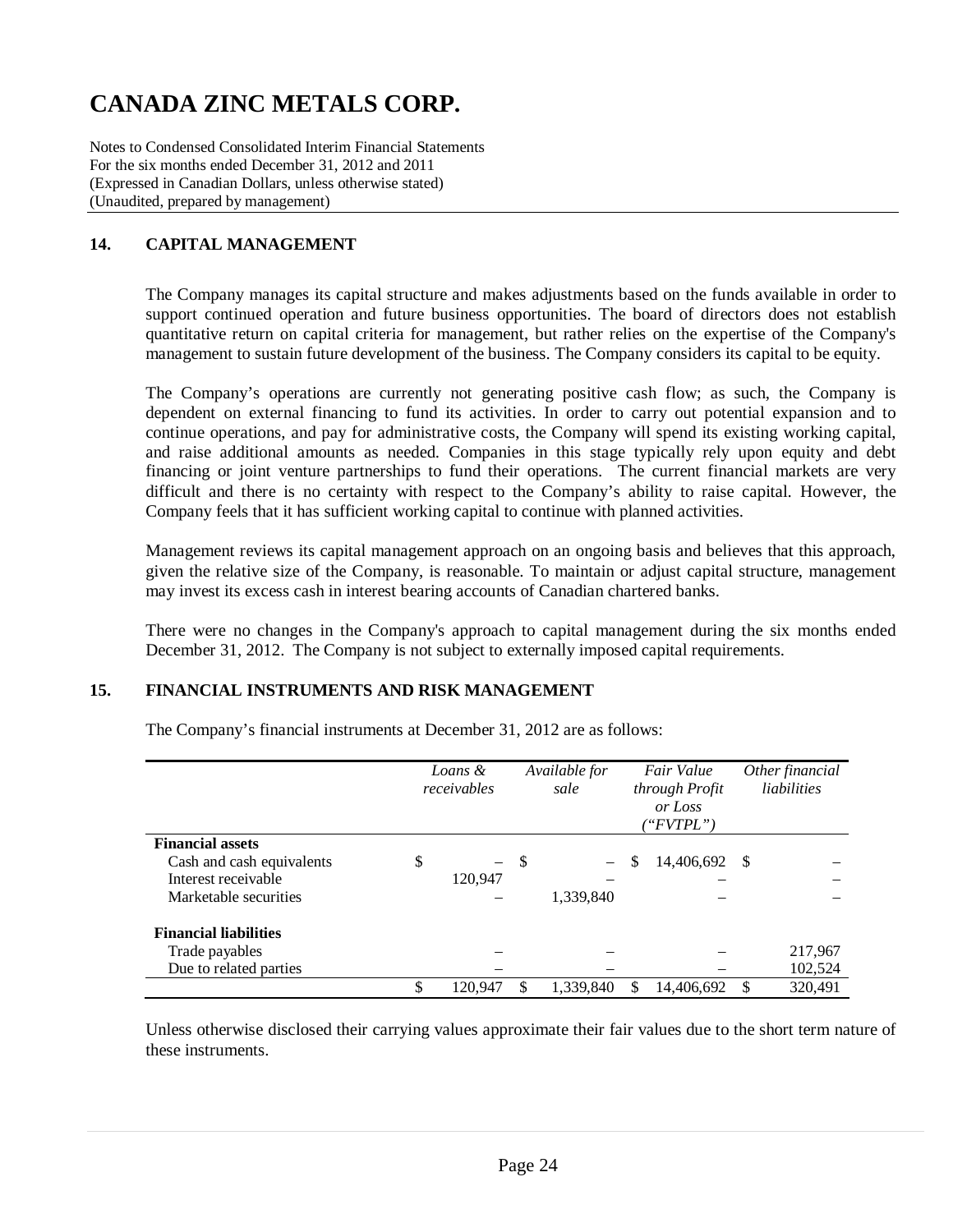Notes to Condensed Consolidated Interim Financial Statements For the six months ended December 31, 2012 and 2011 (Expressed in Canadian Dollars, unless otherwise stated) (Unaudited, prepared by management)

### **15. FINANCIAL INSTRUMENTS AND RISK MANAGEMENT (cont'd)**

Fair value estimates of financial instruments are made at a specific point in time, based on relevant information about financial markets and specific financial instruments. As these estimates are subjective in nature, involving uncertainties and matters of significant judgment, they cannot be determined with precision. Changes in assumptions can significantly affect estimated fair values.

The Company has classified its cash and cash equivalents as at FVTPL. Marketable securities are classified as available-for-sale. Receivables (excluding GST and HST receivable and METC recoverable) are classified as loans and receivables and trade payables and accrued liabilities, and due to related parties are classified as other financial liabilities, all of which are measured at amortized cost. The carrying value of receivables, trade payables and accrued liabilities and due to related parties approximate their fair value because of the short-term nature of these instruments.

#### *Credit Risk*

Credit risk is the risk that one party to a financial instrument will fail to discharge an obligation and cause the other party to incur a financial loss. The Company's primary exposure to credit risk is on its bank deposits of \$206,692 and GICs classified as cash equivalents of \$14,200,000. GICs earn an average annual interest rate of 1.45% and are redeemable at any point of time.

As all bank accounts and GICs are held with a major bank in Canada, there is a concentration of credit risk with one bank in Canada. This risk is managed by using a major bank that is a high credit quality financial institution as determined by rating agencies.

The Company's secondary exposure to credit risk is on its receivables. This risk is minimal as receivables consist primarily of refundable government sales taxes, mining exploration tax credits and interest accrued on GIC investments.

### *Liquidity Risk*

Liquidity risk arises through the excess of financial obligations over available financial assets due at any point in time. The Company's objective in managing liquidity risk is to maintain sufficient readily available reserves in order to meet its liquidity requirements at any point in time. The Company achieves this by maintaining sufficient cash and cash equivalents. As at December 31, 2012, the Company was holding the total of \$14,406,692 in cash and cash equivalents to settle its current cash liabilities of \$320,491. Management believes it has sufficient funds to meet its current obligations as they become due and to fund its exploration projects and administrative costs.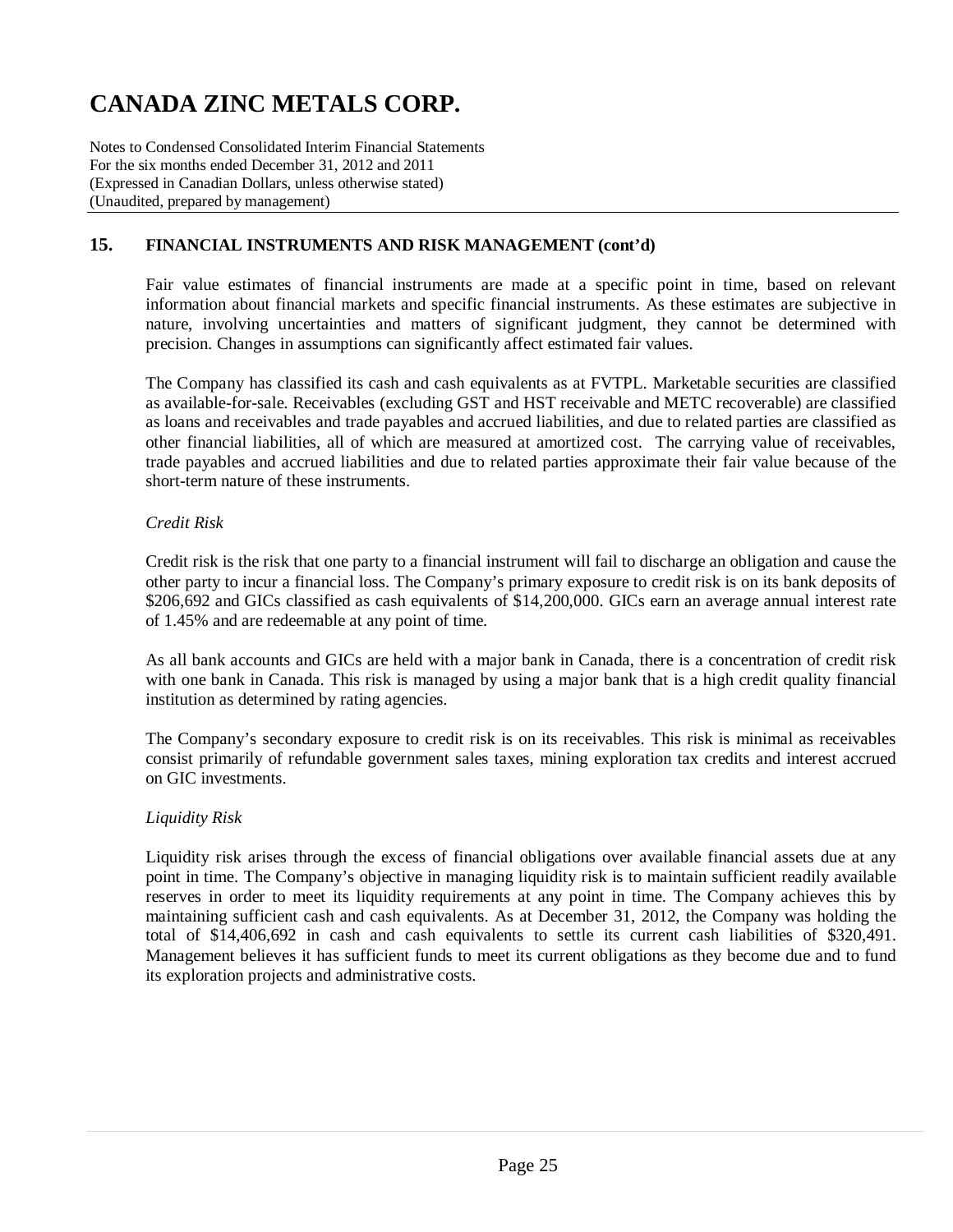Notes to Condensed Consolidated Interim Financial Statements For the six months ended December 31, 2012 and 2011 (Expressed in Canadian Dollars, unless otherwise stated) (Unaudited, prepared by management)

### **15. FINANCIAL INSTRUMENTS AND RISK MANAGEMENT (cont'd)**

#### *Market risk*

Market risk is the risk of loss that may arise from changes in market factors such as interest rates, foreign exchange rates, and commodity and equity prices. These fluctuations may be significant and the Company, as all other companies in its industry, has exposure to these risks.

#### *a. Interest Rate Risk*

The Company is exposed to interest rate risk as its bank accounts and a term deposit earn interest income at variable rates. The Company mainly invests in fixed interest rates short-term investments that are considered to be low risk.

#### *b. Currency Risk*

The Company operates in Canada and is therefore not exposed to significant foreign exchange risk arising from transactions denominated in a foreign currency.

#### *c. Price risk*

The Company is exposed to price risk with respect to commodity and equity prices. Equity price risk is defined as the potential adverse impact on the Company's earnings due to movements in individual equity prices or general movements in the level of the stock market. Commodity price risk is defined as the potential adverse impact on earnings and economic value due to commodity price movements and volatilities. The Company closely monitors certain commodity prices, individual equity movements, and the stock market to determine the appropriate course of action to be taken by the Company.

The Company also maintains investments in certain marketable securities. There can be no assurance that the Company can exit these positions if required, resulting in proceeds approximating the carrying value of these securities.

#### **16. RESTATEMENT**

The consolidated interim financial statements of the Company for the six months ended December 31, 2011, have been restated to adjust for the following:

#### *(i) Flow-through shares*

The following changes have been made in connection with the flow-through shares issuances on:

(a ) October 31, 2008 - the Company allocated \$1,179,567 or \$0.15 per share to a flow-through share premium, which was recognized as a liability, and \$5,897,833 or \$0.75 per share to capital stock. As of September 30, 2011, the Company fully amortized the liability based on the incurred eligible resource expenditures, which were renounced to the investors by filing regulatory forms;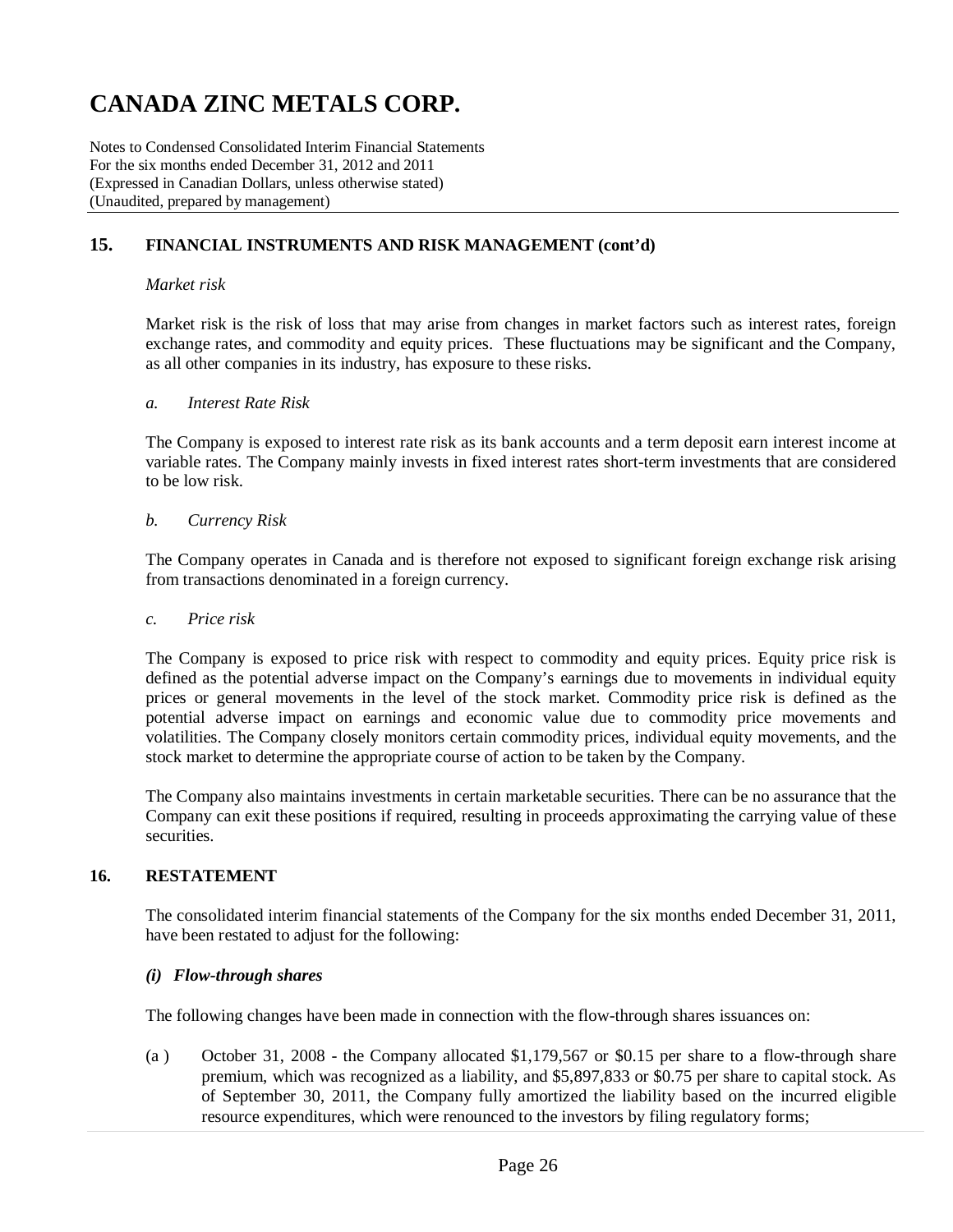Notes to Condensed Consolidated Interim Financial Statements For the six months ended December 31, 2012 and 2011 (Expressed in Canadian Dollars, unless otherwise stated) (Unaudited, prepared by management)

### **16. RESTATEMENT (cont'd)**

- (b ) The Company reversed deferred tax liability of \$1,411,994 recognized under Canadian GAAP in connection with the October 31, 2008 flow-through private placement and adjusted share capital and accumulated deficit accordingly; and
- (c ) February 28, 2011 the Company allocated \$242,250 or \$0.05 per share to a flow-through share premium, which was recognized as a liability, and \$3,488,400 or \$0.72 per share to capital stock. The Company determined that the flow-through tax premium liability should have been amortized to \$127, 305 at June 30, 2011 and fully reversed at December 31, 2011, after incurring the required eligible resource expenditures and filing official renunciation forms.

|                                                          | December 31, 2011   |
|----------------------------------------------------------|---------------------|
| Adjustment to Capital stock (b)                          | $\frac{1,840,124}{$ |
| Adjustment to Deferred income tax liability (b)          | (1,411,994)         |
| Adjustment to Deficit (Deferred income tax recovery) (b) | (428, 130)          |

#### *(ii) Treasury shares*

The Company reclassified its common shares that were repurchased through the NCIB and not cancelled at the end of reporting period to treasury shares recorded at cost. Treasury shares are shown as a deduction from capital stock until cancelled.

|                             | December 31, 2011 |          |  |  |
|-----------------------------|-------------------|----------|--|--|
| Adjustment to Capital Stock |                   | 21.461   |  |  |
| Adjustment to Reserves      |                   | (21.461) |  |  |

### *(iii)Initial recognition of an asset or liability on acquisition*

Effective February 23, 2007, the Company the Company acquired an aggregate of 53,533,615 common shares of Ecstall. The acquisition of Ecstall is accounted for as an asset purchase under IFRS and does not trigger the IAS 12 recognition criteria for deferred tax liability or asset. Under IFRS, the deferred tax liability would not be recognized, either on acquisition or subsequently.

|                                             | December 31, 2011 |             |  |  |  |
|---------------------------------------------|-------------------|-------------|--|--|--|
| Adjustment to Deferred income tax liability |                   | (3,196,006) |  |  |  |
| Adjustment to Deficit                       |                   | 3,196,006   |  |  |  |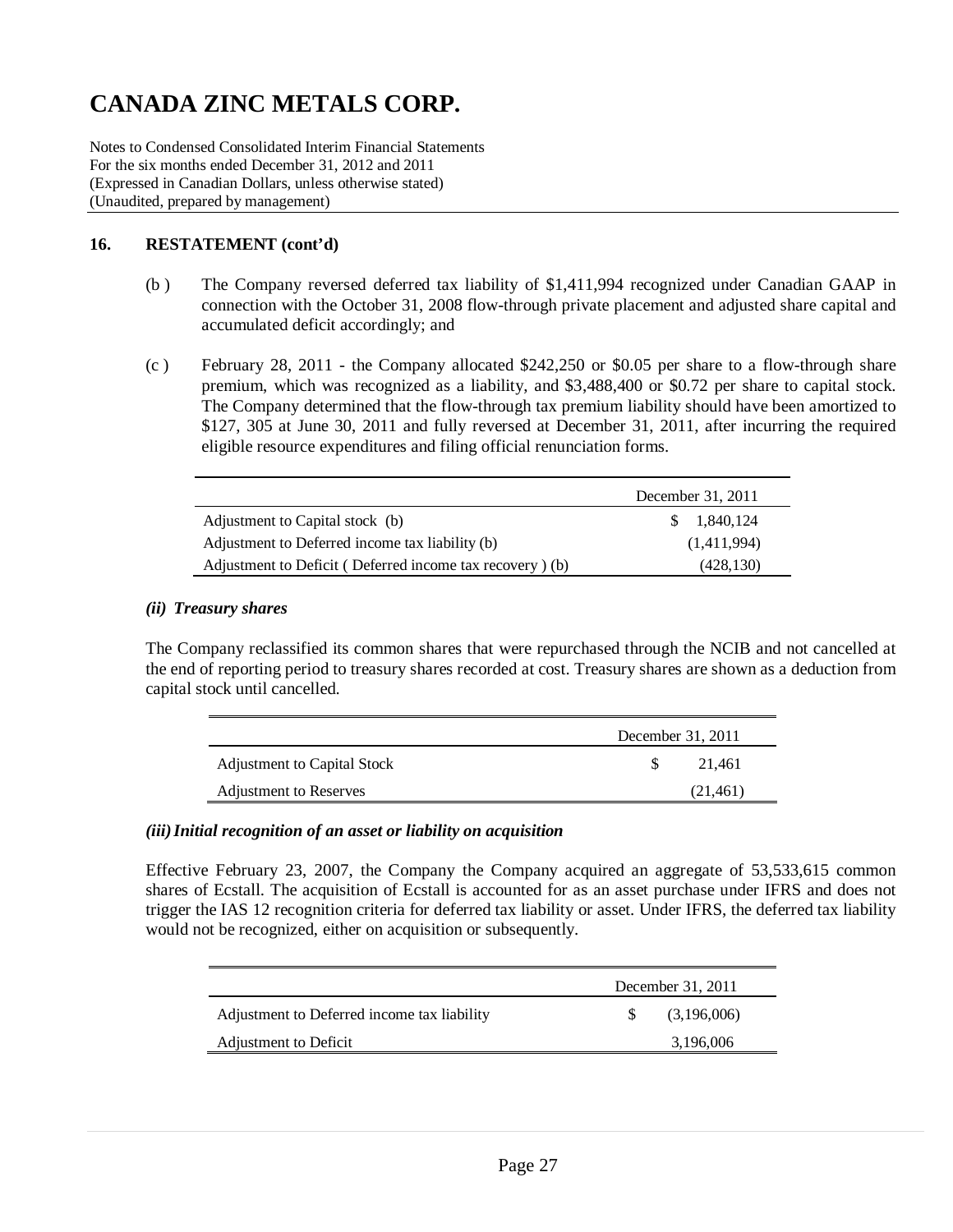Notes to Condensed Consolidated Interim Financial Statements For the six months ended December 31, 2012 and 2011 (Expressed in Canadian Dollars, unless otherwise stated) (Unaudited, prepared by management)

### **16. RESTATEMENT (cont'd)**

Condensed Consolidated Interim Statement of Financial Position as at December 31, 2011

| December 31, 2011                      | As previously<br>reported<br>Adjustments |             |                            |  |  |  |
|----------------------------------------|------------------------------------------|-------------|----------------------------|--|--|--|
| <b>Assets</b>                          |                                          |             | Restated                   |  |  |  |
| Current assets                         |                                          |             |                            |  |  |  |
| Cash and cash equivalents              | \$<br>9,734,778                          | \$          | \$<br>9,734,778            |  |  |  |
| Receivables                            | 439,064                                  |             | 439,064                    |  |  |  |
| METC recoverable                       |                                          |             |                            |  |  |  |
|                                        |                                          |             |                            |  |  |  |
| Short-term investments                 | 4,609,000                                |             | 4,609,000                  |  |  |  |
| Prepaid expenses                       | 14,387                                   |             | 14,387                     |  |  |  |
| Marketable securities                  | 2,345,317                                |             | 2,345,317                  |  |  |  |
|                                        | 17,142,546                               |             | 17,142,546                 |  |  |  |
| Other assets                           | 312,649                                  |             | 312,649                    |  |  |  |
| Equipment and leasehold improvements   | 307,287                                  |             | 307,287                    |  |  |  |
| Long-term prepaid expenses             | 192,145                                  |             | 192,145                    |  |  |  |
| Exploration and evaluation assets      | 61,809,393                               |             | 61,809,393                 |  |  |  |
|                                        |                                          |             |                            |  |  |  |
|                                        | \$<br>79,764,020                         | $\$\,$      | $\mathbb{S}$<br>79,764,020 |  |  |  |
| <b>Liabilities and Equity</b>          |                                          |             |                            |  |  |  |
| <b>Current liabilities</b>             |                                          |             |                            |  |  |  |
| Trade payables and accrued liabilities | \$<br>746,543                            | \$          | \$<br>746,543              |  |  |  |
| Due to related party                   | 20,441                                   |             | 20,441                     |  |  |  |
|                                        | 766,984                                  |             | 766,984                    |  |  |  |
|                                        |                                          |             |                            |  |  |  |
| Deferred income tax liability          | 6,021,000                                | (4,608,000) | 1,413,000<br>(i), (iii)    |  |  |  |
| Equity                                 |                                          |             |                            |  |  |  |
|                                        | 88,869,672                               | 1,861,585   | 90,731,257                 |  |  |  |
| Capital stock<br>Reserves              | 11,737,745                               | (21, 461)   | (i)(ii)<br>11,716,284      |  |  |  |
| Deficit                                |                                          |             | (ii)                       |  |  |  |
|                                        | (27,511,974)                             | 2,767,876   | (24, 744, 098)<br>(i)      |  |  |  |
| Accumulated other comprehensive income | (119, 407)                               |             | (119, 407)                 |  |  |  |
|                                        | 72,976,036                               | 4,608,000   | 77,584,036                 |  |  |  |
|                                        | 79,764,020<br>\$                         | \$          | 79,764,020<br>\$           |  |  |  |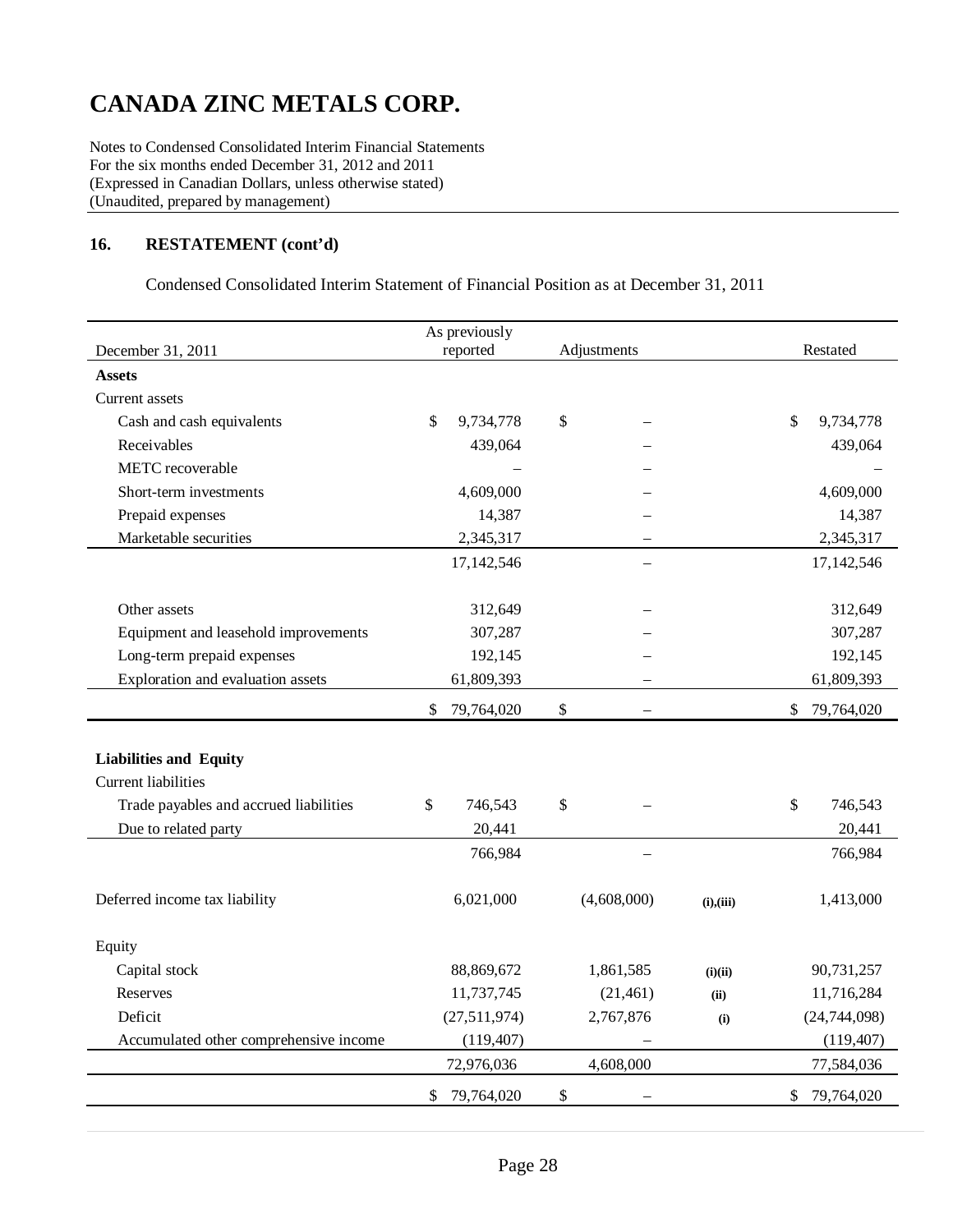Notes to Condensed Consolidated Interim Financial Statements For the six months ended December 31, 2012 and 2011 (Expressed in Canadian Dollars, unless otherwise stated) (Unaudited, prepared by management)

### **16. RESTATEMENT (cont'd)**

Condensed Consolidated Interim Statements of Operations and Comprehensive Loss

|                                                                   |              | As previously |               |             |     | <b>IFRS</b> |            |  |
|-------------------------------------------------------------------|--------------|---------------|---------------|-------------|-----|-------------|------------|--|
| For the six months ended December 31, 2011                        |              | reported      |               | Adjustments |     | (restated)  |            |  |
| <b>ADMINISTRATION EXPENSES</b>                                    |              |               |               |             |     |             |            |  |
| Administration                                                    | $\mathbb{S}$ | 30,000        | $\mathcal{S}$ |             |     | \$          | 30,000     |  |
| <b>Bonuses</b>                                                    |              | 2,500         |               |             |     |             | 2,500      |  |
| Consulting                                                        |              | 112,500       |               |             |     |             | 112,500    |  |
| Depreciation                                                      |              | 2,070         |               |             |     |             | 2,070      |  |
| Directors' fees                                                   |              | 25,000        |               |             |     |             | 25,000     |  |
| Interest and bank charges                                         |              | 2,959         |               |             |     |             | 2,959      |  |
| Investor relations                                                |              | 104,699       |               |             |     |             | 104,699    |  |
| Management fees                                                   |              | 147,000       |               |             |     |             | 147,000    |  |
| Office and miscellaneous                                          |              | 31,170        |               |             |     |             | 31,170     |  |
| Professional fees                                                 |              | 34,330        |               |             |     |             | 34,330     |  |
| Regulatory fees                                                   |              | 4,995         |               |             |     |             | 4,995      |  |
| Rent                                                              |              | 30,000        |               |             |     |             | 30,000     |  |
| Share-based compensation                                          |              | 108,923       |               |             |     |             | 108,923    |  |
| Transfer agent fees                                               |              | 2,787         |               |             |     |             | 2,787      |  |
| Travel and promotion                                              |              | 120,353       |               |             |     |             | 120,353    |  |
| Wages and benefits                                                |              | 199,621       |               |             |     |             | 199,621    |  |
| Loss before other items                                           |              | (958, 907)    |               |             |     |             | (958, 907) |  |
|                                                                   |              |               |               |             |     |             |            |  |
| Interest and other income                                         |              | 140,084       |               |             |     |             | 140,084    |  |
| Loss on sale of marketable securities                             |              | (86, 507)     |               |             |     |             | (86, 507)  |  |
|                                                                   |              | 53,577        |               |             |     |             | 53,577     |  |
| Loss before income taxes                                          |              | (905, 330)    |               |             |     |             | (905, 330) |  |
| Deferred income tax recovery                                      |              | 242,250       |               | (114, 945)  | (i) |             | 127,305    |  |
| Net loss for the period<br>Adjustment for change in fair value of |              | (663,080)     |               | (114, 945)  |     |             | (778, 025) |  |
| marketable securities                                             |              | 293,932       |               |             |     |             | 293,932    |  |
| Comprehensive loss for the period                                 |              | (369, 148)    |               | (114, 945)  |     |             | (484,093)  |  |